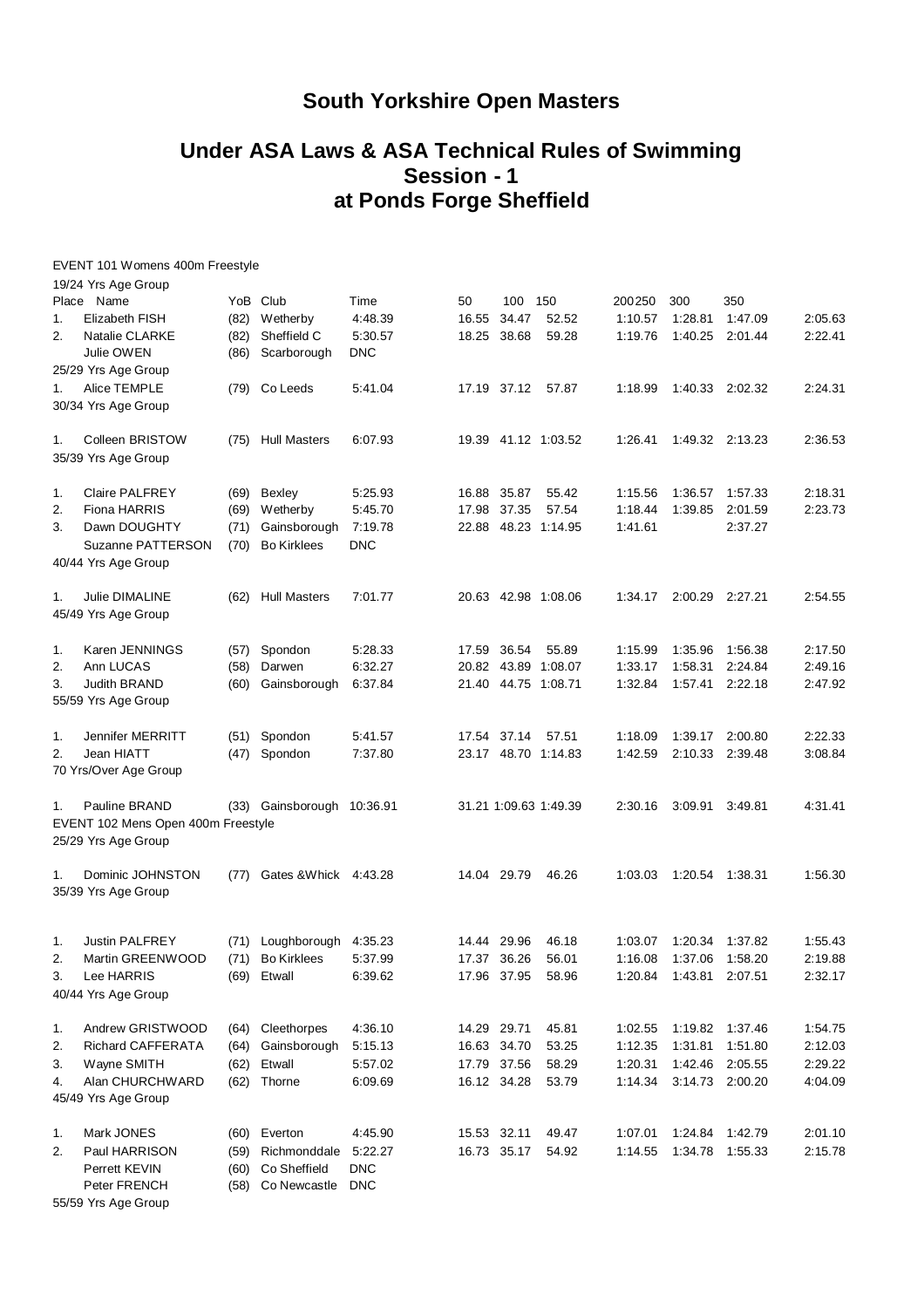|                | Paul FLETCHER<br>60/64 Yrs Age Group                                                  |                      | (51) Co Leeds                                             | DQ                                    | ST-    |                         |                     |         |                 |         |
|----------------|---------------------------------------------------------------------------------------|----------------------|-----------------------------------------------------------|---------------------------------------|--------|-------------------------|---------------------|---------|-----------------|---------|
| 1.             | Peter INGHAM<br>65/69 Yrs Age Group                                                   |                      | (44) Rotherham Mo 6:56.59                                 |                                       |        |                         | 20.74 45.14 1:10.00 | 1:36.20 | 2:02.22 2:28.29 | 2:54.78 |
| 1.             | Dennis HARRISON<br>70 Yrs/Over Age Group                                              |                      | (37) Hull Masters                                         | 7:06.57                               |        |                         | 19.50 42.72 1:08.20 | 1:34.49 | 2:01.48 2:29.32 | 2:57.25 |
| 1.             | Peter TUCKER<br>EVENT 103 Womens Open 50m Backstroke<br>19/24 Yrs Age Group           |                      | (31) Darwen                                               | 7:42.10                               |        |                         | 20.17 43.27 1:07.84 | 1:32.93 | 1:59.01 2:27.39 | 2:56.65 |
| 1.             | Carla BICKERSTAFFE<br>25/29 Yrs Age Group                                             |                      | (87) Eckington                                            | 34.61                                 |        | 17.35                   |                     |         |                 |         |
| 1.<br>2.       | Rachel WHITWELL<br>Celine GUENNEBAUD<br>30/34 Yrs Age Group                           |                      | (80) Bo Kirklees<br>(77) Co Sheffield                     | 34.77<br>40.20                        |        | 17.26<br>19.23          |                     |         |                 |         |
| 1.             | Sadie OSBORNE<br>35/39 Yrs Age Group                                                  |                      | (75) Sheffield C                                          | 36.38                                 |        | 17.96                   |                     |         |                 |         |
| 1.<br>2.<br>3. | Karen HOLDEN<br>Lynne DAWSON<br>Dawn DOUGHTY<br>Dawn WHITEHEAD<br>40/44 Yrs Age Group | (67)<br>(71)<br>(68) | (69) Rotherham Mo<br>Chapeltown<br>Gainsborough<br>Newark | 35.89<br>38.19<br>52.73<br><b>DNC</b> |        | 17.88<br>18.77          |                     |         |                 |         |
| 1.<br>2.       | <b>D LOFTUS</b><br>Elizabeth BARTON<br>45/49 Yrs Age Group                            | (66)                 | (66) Etwall<br>Sheffield C                                | 36.83<br>39.57                        |        | 18.45<br>19.73          |                     |         |                 |         |
| 1.<br>2.       | Alison DUDLEY<br>Judith PASCALE<br>50/54 Yrs Age Group                                | (60)<br>(57)         | Gainsborough<br>Gates & Whick                             | 44.02<br>45.65                        |        | 21.93<br>23.08          |                     |         |                 |         |
| 1.             | Jackie HUGHES<br>60/64 Yrs Age Group                                                  | (53)                 | Lindum Mink                                               | 48.63                                 |        | 24.49                   |                     |         |                 |         |
| 1.<br>2.       | Shirley HINCHLIFFE<br>Janet GREEN<br>70 Yrs/Over Age Group                            | (43)                 | (46) South Axholm<br>Malvern                              | 49.66<br>58.94                        |        | 23.11<br>29.73          |                     |         |                 |         |
| 1.             | Naomi CROWDER<br><b>Betty GRAYSON</b><br>EVENT 104 Mens Open 50m Backstroke           |                      | (36) Co Sheffield<br>(35) Hull Masters                    | 57.16<br><b>DNC</b>                   |        | 26.45                   |                     |         |                 |         |
|                | 25/29 Yrs Age Group                                                                   |                      |                                                           |                                       |        |                         |                     |         |                 |         |
| 1.             | Philip PRATT<br>35/39 Yrs Age Group                                                   |                      | (81) East Leeds                                           | 28.32                                 |        | 13.83                   |                     |         |                 |         |
| 1.<br>2.       | Justin PALFREY<br><b>Clive SMITH</b><br>Adrian HAWLEY<br>40/44 Yrs Age Group          | (69)                 | (71) Loughborough<br>Etwall<br>(68) Thorne                | 34.80<br>40.28<br>DQ                  | $T-1L$ | 16.99<br>19.97<br>24.42 |                     |         |                 |         |
| 1.<br>2.       | <b>G HIRD</b><br>Arthur ALPIN<br>45/49 Yrs Age Group                                  | (65)                 | Co Lincoln P<br>(63) Co Newcastle                         | 33.72<br>37.44                        |        | 16.60<br>18.51          |                     |         |                 |         |
| 1.<br>2.<br>3. | <b>Steve ALLEN</b><br><b>Bernard MACKRELL</b><br>Mark JONES                           | (61)<br>(60)         | (60) Hull Masters<br>Co Leeds<br>Everton                  | 32.05<br>35.41<br>36.28               |        | 16.06<br>17.38<br>17.98 |                     |         |                 |         |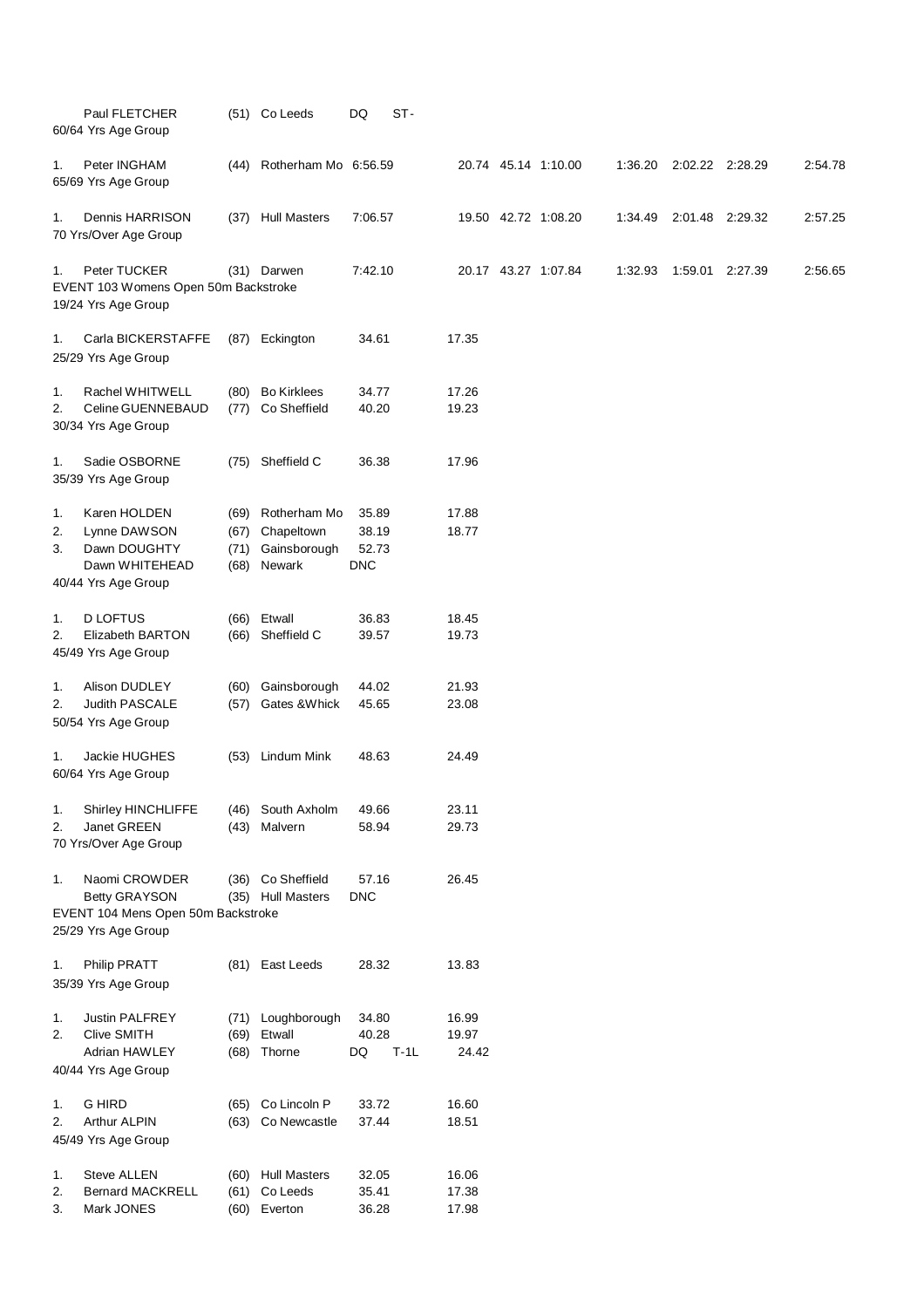55/59 Yrs Age Group

| 1.<br>2. | <b>Brian TAYLOR</b><br>Phil JOHNSTON<br>60/64 Yrs Age Group     | (50)<br>(48) | Doncaster Ma<br>Gates & Whick | 36.66<br>48.86 |    | 18.43<br>23.86 |             |                     |
|----------|-----------------------------------------------------------------|--------------|-------------------------------|----------------|----|----------------|-------------|---------------------|
| 1.<br>2. | Carl BUTLER<br>Peter INGHAM                                     | (44)<br>(44) | Richmond<br>Rotherham Mo      | 45.55<br>46.33 |    | 21.65<br>22.05 |             |                     |
|          | 65/69 Yrs Age Group                                             |              |                               |                |    |                |             |                     |
| 1.       | <b>Bill MOORE</b><br>70 Yrs/Over Age Group                      | (37)         | Halifax                       | 43.29          |    | 21.42          |             |                     |
| 1.       | Colin Sage<br>EVENT 105 Womens Open 100m Butterfly              |              | (36) Hull Masters             | 48.89          |    | 24.71          |             |                     |
|          | 19/24 Yrs Age Group<br>50                                       | 75           |                               |                |    |                |             |                     |
| 1.       | Carla BICKERSTAFFE                                              | (87)         | Eckington                     | 1:11.97        |    |                | 15.00 33.03 | 52.39               |
|          | 30/34 Yrs Age Group                                             |              |                               |                |    |                |             |                     |
|          | 50                                                              | 75           |                               |                |    |                |             |                     |
| 1.       | Emma WOODS                                                      | (76)         | Co Leeds                      | 1:14.20        |    |                | 16.30 34.59 | 54.14               |
|          | 35/39 Yrs Age Group<br>50                                       | 75           |                               |                |    |                |             |                     |
| 1.       | Deb MAGARRY                                                     | (70)         | Blackpool                     | 1:10.12        |    | 14.98          | 32.82       | 50.91               |
| 2.       | Karen HOLDEN                                                    | (69)         | Rotherham Mo                  | 1:21.22        |    | 17.44          | 37.43       | 58.38               |
|          | 50/54 Yrs Age Group                                             |              |                               |                |    |                |             |                     |
|          | 50                                                              | 75           |                               |                |    |                |             |                     |
|          | <b>Christine GILLARD</b>                                        | (56)         | Newark                        | <b>DNC</b>     |    |                |             |                     |
|          | EVENT 106 Mens Open 100m Butterfly                              |              |                               |                |    |                |             |                     |
|          | 30/34 Yrs Age Group<br>50                                       | 75           |                               |                |    |                |             |                     |
| 1.       | Carl RIPPON                                                     | (75)         | Nottingham                    | 1:01.37        |    |                | 13.19 28.46 | 44.27               |
| 2.       | Rob LILLEY                                                      | (76)         | East Leeds                    | 1:06.49        |    | 13.72          | 29.93       | 47.49               |
| 3.       | Michael VICKERS                                                 | (76)         | Wear Valley                   | 1:09.50        |    |                | 15.26 32.60 | 50.76               |
|          | 40/44 Yrs Age Group                                             |              |                               |                |    |                |             |                     |
|          | 50                                                              | 75           |                               |                |    |                |             |                     |
| 1.       | Michael PEPPER                                                  | (64)         | Rotherham Mo 1:13.32          |                |    |                | 14.78 32.87 | 51.65               |
|          | 45/49 Yrs Age Group<br>50                                       |              |                               |                |    |                |             |                     |
| 1.       | Mike SLOAN                                                      | 75<br>(59)   | Gainsborough                  | 1:11.91        |    | 16.09          | 34.06       | 52.73               |
| 2.       | Mark JONES                                                      | (60)         | Everton                       | 1:14.89        |    |                | 16.02 34.62 | 54.64               |
|          | Peter FRENCH                                                    | (58)         | Co Newcastle                  | <b>DNC</b>     |    |                |             |                     |
|          | 50/54 Yrs Age Group                                             |              |                               |                |    |                |             |                     |
|          | 50                                                              | 75           |                               |                |    |                |             |                     |
| 1.       | Malcolm CLARK                                                   |              | (56) Co Leeds                 | 1:16.09        |    |                | 15.93 35.19 | 55.04               |
|          | 55/59 Yrs Age Group                                             |              |                               |                |    |                |             |                     |
| 1.       | 50<br>Paul FLETCHER                                             | 75           | $(51)$ Co Leeds               | 1:44.96        |    |                |             | 21.88 48.00 1:17.01 |
|          | 60/64 Yrs Age Group                                             |              |                               |                |    |                |             |                     |
|          | 50                                                              | 75           |                               |                |    |                |             |                     |
| 1.       | Peter INGHAM                                                    |              | (44) Rotherham Mo 1:58.75     |                |    |                |             | 25.26 56.24 1:28.23 |
|          | EVENT 107 Womens 4x25m Medley Team 100yrs +                     |              |                               |                |    |                |             |                     |
|          | Place Name                                                      | A.G Club     |                               | Time           | 25 |                | 50          | 75                  |
| 1.       | City of Leeds SC                                                |              | Co Leeds                      | 1:13.67        |    |                | 23.58 42.59 | 58.10               |
|          | EVENT 108 Mens 4x25m Medley Team 100yrs +<br>Place Name         | A.G Club     |                               | Time           | 25 |                | 50          | 75                  |
| 1.       | East Leeds SC                                                   |              | East Leeds                    | 58.47          |    |                |             |                     |
| 2.       | <b>Etwall Eagles</b>                                            |              | 100+ Etwall Eagle             | 1:07.78        |    |                |             |                     |
|          | EVENT 109 Womens 4x25m Medley Team 160yrs +                     |              |                               |                |    |                |             |                     |
|          | Place Name                                                      | A.G Club     |                               | Time           | 25 |                | 50          | 75                  |
| 1.       | Sheffield City SC                                               |              | Sheffield C                   | 1:12.89        |    |                | 19.00 39.68 | 57.77               |
| 2.       | Gainsborough SC                                                 |              | Gainsborough                  | 1:28.00        |    |                |             | 20.62 45.10 1:08.52 |
|          | Rotherham Metro SC<br>EVENT 110 Mens 4x25m Medley Team 160yrs + |              | Rotherham Mo DNC              |                |    |                |             |                     |
| Place    | Name                                                            | A.G Club     |                               | Time           | 25 |                | 50          | 75                  |
|          |                                                                 |              |                               |                |    |                |             |                     |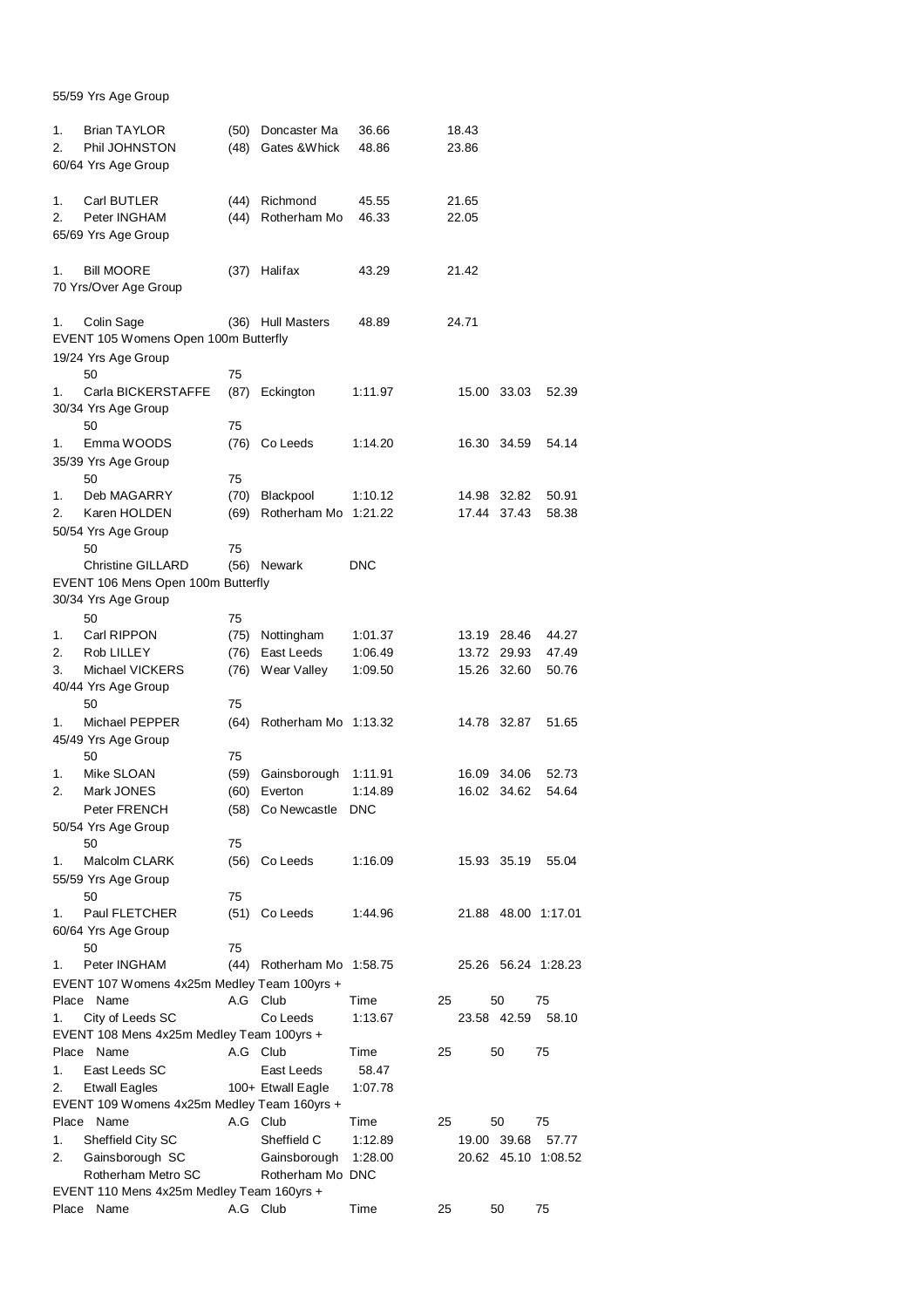| 1.<br>2.<br>3. | Rotherham Mo<br>Gainsborough SC<br>Sheffield City SC                                  |              | 160+ Rotherham Mo<br>Gainsborough<br>Sheffield C | 1:00.49<br>1:02.77<br>1:07.03 | 16.14<br>17.26<br>14.58 | 32.52<br>34.48<br>34.44 | 46.56<br>49.34<br>52.29 |
|----------------|---------------------------------------------------------------------------------------|--------------|--------------------------------------------------|-------------------------------|-------------------------|-------------------------|-------------------------|
| 4.             | <b>Thorne Tigers</b><br>EVENT 111 Womens Open 50m Breaststroke<br>19/24 Yrs Age Group |              | Thorne                                           | 1:10.40                       | 22.86                   | 38.20                   | 55.06                   |
| 1.             | Lisa POOLE<br>30/34 Yrs Age Group                                                     |              | (83) Co Sheffield                                | 37.41                         | 17.43                   |                         |                         |
| 1.             | <b>Helen ROLLE</b>                                                                    | (75)         | Etwall                                           | 36.54                         | 16.87                   |                         |                         |
| 2.             | Sadie OSBORNE<br>35/39 Yrs Age Group                                                  | (75)         | Sheffield C                                      | 39.38                         | 18.43                   |                         |                         |
| 1.             | <b>Claire PALFREY</b><br>40/44 Yrs Age Group                                          | (69)         | <b>Bexley</b>                                    | 44.39                         | 20.30                   |                         |                         |
| 1.             | Denise BLAKE<br>45/49 Yrs Age Group                                                   | (65)         | Glossop                                          | 39.78                         | 18.89                   |                         |                         |
| 1.             | <b>Judith PASCALE</b>                                                                 | (57)         | Gates & Whick                                    | 44.00                         | 20.52                   |                         |                         |
| 2.             | Jane MUGGLETON<br>50/54 Yrs Age Group                                                 | (61)         | Sheffield C                                      | 46.70                         | 21.46                   |                         |                         |
| 1.             | Anne PEARSON                                                                          | (56)         | Etwall                                           | 43.88                         | 20.52                   |                         |                         |
| 2.             | Jackie HUGHES<br>55/59 Yrs Age Group                                                  | (53)         | Lindum Mink                                      | 45.40                         | 21.11                   |                         |                         |
| 1.             | Jennifer MERRITT<br>60/64 Yrs Age Group                                               | (51)         | Spondon                                          | 40.29                         | 18.85                   |                         |                         |
| 1.             | <b>Shirley HINCHLIFFE</b>                                                             | (46)         | South Axholm                                     | 53.82                         | 25.49                   |                         |                         |
| 2.             | Janet GREEN<br>70 Yrs/Over Age Group                                                  | (43)         | Malvern                                          | 59.95                         | 28.46                   |                         |                         |
| 1.             | Naomi CROWDER                                                                         | (36)         | Co Sheffield                                     | 1:04.38                       | 29.81                   |                         |                         |
|                | <b>Betty GRAYSON</b>                                                                  |              | (35) Hull Masters                                | <b>DNC</b>                    |                         |                         |                         |
|                | EVENT 112 Mens Open 50m Breaststroke<br>25/29 Yrs Age Group                           |              |                                                  |                               |                         |                         |                         |
| 1.             | Robert CHILDS                                                                         | (80)         | East Leeds                                       | 31.85                         | 14.32                   |                         |                         |
| 2.             | David ROBERTS                                                                         | (81)         | Birmingham M                                     | 32.34                         | 14.96                   |                         |                         |
| 3.<br>4.       | Stewart WORTHY<br>Jonathan TYSON                                                      | (78)<br>(78) | <b>Bo Kirklees</b><br>Co Sheffield               | 35.38<br>36.31                | 16.32<br>16.87          |                         |                         |
| 5.             | Adam NICHOLSON                                                                        | (78)         | Co Lincoln P                                     | 37.39                         | 17.07                   |                         |                         |
|                | <b>Stuart NIVEN</b>                                                                   | (79)         | Wear Valley                                      | <b>DNC</b>                    |                         |                         |                         |
|                | 30/34 Yrs Age Group                                                                   |              |                                                  |                               |                         |                         |                         |
| 1.             | Stuart HAMER                                                                          | (75)         | Lincoln Vulc                                     | 30.21                         | 13.86                   |                         |                         |
| 2.             | Carl RIPPON                                                                           | (75)         | Nottingham                                       | 30.48                         | 14.08                   |                         |                         |
| 3.             | Chris ROLLE                                                                           | (74)         | Etwall                                           | 32.92                         | 15.05                   |                         |                         |
| 4.             | Samuel PARKES                                                                         | (76)         | East Leeds                                       | 34.07                         | 15.54                   |                         |                         |
| 5.<br>6.       | Stephen PRINCE<br><b>Steve MORRIS</b>                                                 | (72)<br>(72) | Etwall<br>Gainsborough                           | 38.09                         | 17.84                   |                         |                         |
|                | 35/39 Yrs Age Group                                                                   |              |                                                  | 42.34                         | 20.09                   |                         |                         |
| 1.             | Clive SMITH                                                                           | (69)         | Etwall                                           | 39.93                         | 18.63                   |                         |                         |
| 2.             | Paul INGLE                                                                            | (71)         | Etwall                                           | 42.46                         | 19.81                   |                         |                         |
| 3.             | Adrian HAWLEY                                                                         | (68)         | Thorne                                           | 47.22                         | 21.56                   |                         |                         |
|                | Lee HARRIS<br>40/44 Yrs Age Group                                                     | (69)         | Etwall                                           | DQ<br>ST-                     | 20.30                   |                         |                         |
| 1.             | lan HARRIS                                                                            | (66)         | Wetherby                                         | 34.64                         | 16.02                   |                         |                         |
| 2.             | Neale SYKES                                                                           | (63)         | Thorne                                           | 35.03                         | 16.52                   |                         |                         |
| 3.             | Michael PEPPER                                                                        | (64)         | Rotherham Mo                                     | 40.17                         | 18.41                   |                         |                         |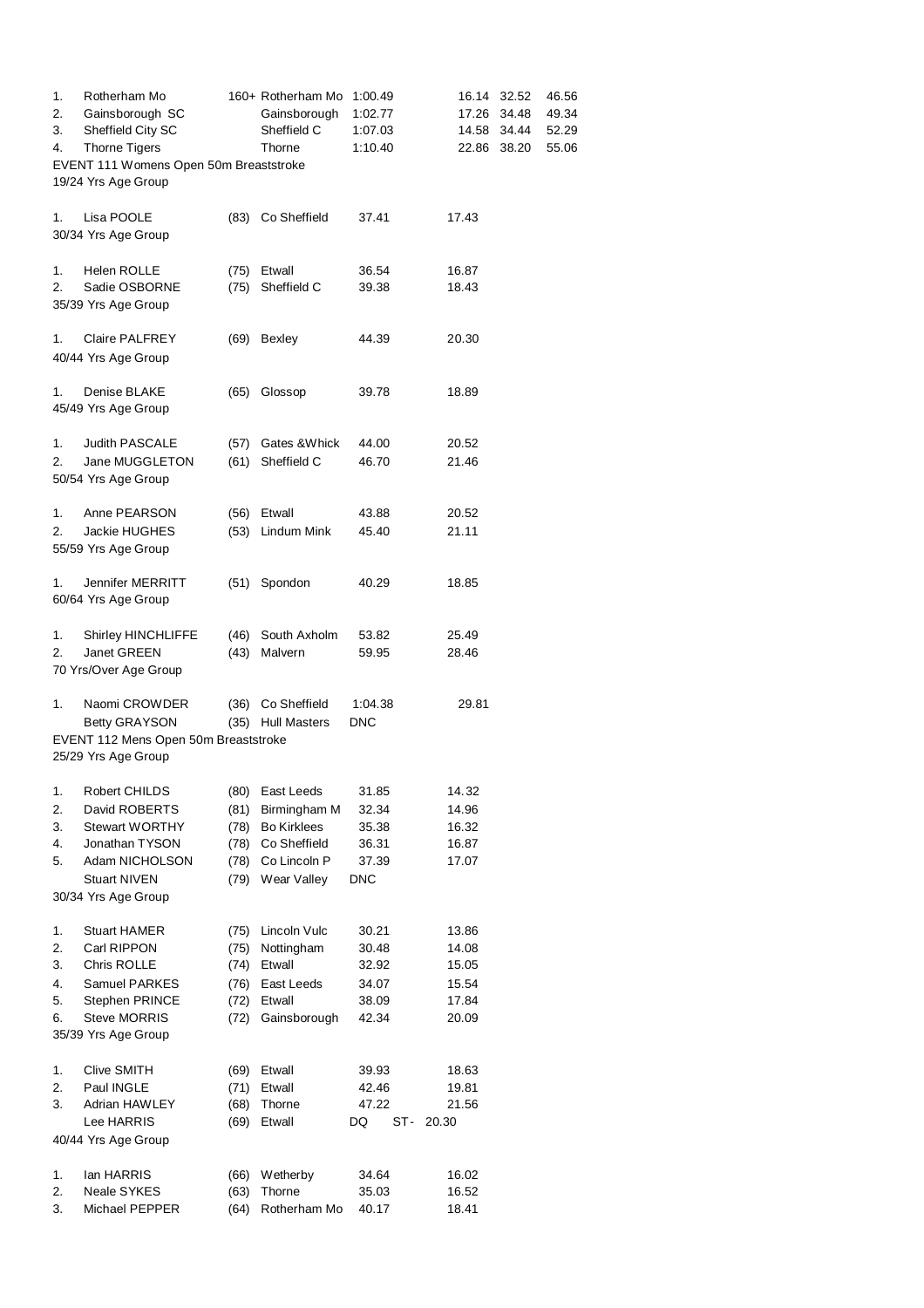## 45/49 Yrs Age Group

| 1.<br>2. | Michael DAWES<br>Mark JONES                          | (60) | (59) Rotherham Mo<br>Everton | 37.47<br>38.11 | 17.37<br>17.86                   |                |                           |                |                |
|----------|------------------------------------------------------|------|------------------------------|----------------|----------------------------------|----------------|---------------------------|----------------|----------------|
| 3.       | Paul HARRISON                                        | (59) | Richmonddale                 | 38.50          | 18.11                            |                |                           |                |                |
| 4.       | Max ROBERTS                                          | (60) | Spondon                      | 44.11          | 20.59                            |                |                           |                |                |
|          | Kevan BROWN                                          | (60) | <b>Bo Kirklees</b>           | <b>DNC</b>     |                                  |                |                           |                |                |
|          | Robert STEEL                                         | (57) | Nottingham                   | <b>DNC</b>     |                                  |                |                           |                |                |
|          | 50/54 Yrs Age Group                                  |      |                              |                |                                  |                |                           |                |                |
| 1.       | Graham DUFFY<br>55/59 Yrs Age Group                  | (52) | Sheffield C                  | 46.03          | 22.08                            |                |                           |                |                |
| 1.       | <b>Brian TAYLOR</b>                                  | (50) | Doncaster Ma                 | 35.76          | 16.80                            |                |                           |                |                |
| 2.       | Godfrey GREEN<br>60/64 Yrs Age Group                 | (49) | Gainsborough                 | 40.45          | 18.48                            |                |                           |                |                |
| 1.       | Carl BUTLER                                          |      | (44) Richmond                | 43.81          | 21.39                            |                |                           |                |                |
| 2.       | Peter INGHAM                                         |      | (44) Rotherham Mo            | 45.12          | 20.76                            |                |                           |                |                |
|          | 65/69 Yrs Age Group                                  |      |                              |                |                                  |                |                           |                |                |
| 1.       | Bill MOORE<br>70 Yrs/Over Age Group                  |      | (37) Halifax                 | 40.62          | 18.71                            |                |                           |                |                |
| 1.       | Colin SAGE<br>EVENT 113 Womens Open 200m Freestyle   |      | (36) Hull Masters            | 43.79          | 20.21                            |                |                           |                |                |
|          | 19/24 Yrs Age Group                                  |      |                              |                |                                  |                |                           |                |                |
|          | Julie OWEN<br>30/34 Yrs Age Group                    |      | (86) Scarborough             | <b>DNC</b>     |                                  |                |                           |                |                |
| 1.       | Colleen BRISTOW<br>35/39 Yrs Age Group               |      | (75) Hull Masters            | 2:51.12        | 18.35 38.71 1:00.02              | 1:21.96        | 1:44.26 2:06.74           |                | 2:29.19        |
|          |                                                      |      |                              |                | 50<br>75                         | 100            | 125                       | 150            | 175            |
| 1.       | Deb MAGARRY                                          | (70) | Blackpool                    | 2:14.37        | 14.79 30.85<br>47.27             | 1:04.27        | 1:21.74                   | 1:39.39        | 1:57.20        |
| 2.       | Lynne DAWSON                                         | (67) | Chapeltown                   | 2:36.17        | 16.05 34.41<br>53.44             | 1:13.49        | 1:33.85                   | 1:54.77        | 2:15.62        |
| 3.       | Dawn DOUGHTY<br>40/44 Yrs Age Group                  | (71) | Gainsborough                 | 3:33.64        | 22.83 48.26 2:11.01              | 1:43.03        | 3:08.05                   | 2:39.55        |                |
| 1.       | Audrey WATSON                                        | (63) | Spondon                      | 2:47.52        | 75<br>50<br>17.58 36.94<br>57.59 | 100<br>1:18.83 | 125<br>1:40.74            | 150<br>2:02.95 | 175<br>2:25.95 |
| 2.       | <b>D LOFTUS</b>                                      | (66) | Etwall                       | 3:00.54        | 17.12 37.23 1:00.23              | 1:21.94        | 1:49.67                   | 2:17.17        | 2:40.07        |
| 3.       | Julie DIMALINE<br>45/49 Yrs Age Group                | (62) | <b>Hull Masters</b>          | 3:22.10        | 19.72 43.01 1:07.96              | 1:34.26        | 2:00.85                   | 2:28.29        | 2:55.13        |
|          | 50                                                   | 75   | 100                          | 125<br>150 175 |                                  |                |                           |                |                |
| 1.       | Ann LUCAS                                            | (58) | Darwen                       | 3:07.94        | 20.88 42.27 1:05.34              | 1:29.35        | 1:54.90 2:19.13           |                | 2:45.06        |
| 2.       | Judith BRAND<br>55/59 Yrs Age Group                  | (60) | Gainsborough                 | 3:11.80        | 20.70 43.62 1:07.32              |                | 1:32.12  1:57.50  2:23.08 |                | 2:48.20        |
|          | 50                                                   | 75   | 100                          | 150 175<br>125 |                                  |                |                           |                |                |
| 1.       | Jean HIATT                                           | (47) | Spondon                      | 3:46.18        | 24.13 51.57 1:19.96              |                | 1:48.12  2:18.11  2:48.66 |                | 3:17.83        |
|          | 60/64 Yrs Age Group<br>50                            | 75   | 100                          | 125<br>150 175 |                                  |                |                           |                |                |
| 1.       | <b>Shirley HINCHLIFFE</b>                            | (46) | South Axholm                 | 3:56.83        | 25.44 53.23 1:22.10              |                | 1:52.22 2:22.80 2:54.20   |                | 3:25.71        |
| 2.       | Janet GREEN                                          | (43) | Malvern                      | 4:09.13        | 26.18 56.71 1:28.23              | 2:00.98        | 2:32.47 3:05.47           |                | 3:37.56        |
|          | 70 Yrs/Over Age Group                                |      |                              |                |                                  |                |                           |                |                |
|          | 50                                                   | 75   | 100                          | 125<br>150 175 |                                  |                |                           |                |                |
| 1.       | Pauline BRAND                                        | (33) | Gainsborough                 | 5:12.26        | 33.74 1:13.12                    |                | 2:33.57 3:13.42 3:53.96   |                |                |
|          | EVENT 114 Mens 200m Freestyle<br>35/39 Yrs Age Group |      |                              |                |                                  |                |                           |                |                |
|          | 50                                                   | 75   | 100                          | 125<br>150 175 |                                  |                |                           |                |                |
| 1.       | <b>Justin PALFREY</b>                                | (71) | Loughborough 2:10.18         |                | 14.20 29.96<br>46.18             | 1:03.00        | 1:19.68  1:36.81          |                | 1:54.08        |
|          | 40/44 Yrs Age Group<br>50                            | 75   | 100                          | 125<br>150 175 |                                  |                |                           |                |                |
| 1.       | Andrew GRISTWOOD                                     | (64) | Cleethorpes                  | 2:10.30        | 14.34 30.46<br>46.60             | 1:03.50        | 1:20.25                   | 1:37.24        | 1:54.09        |
| 2.       | Richard CAFFERATA                                    | (64) | Gainsborough                 | 2:31.46        | 53.56<br>16.46 34.66             | 1:12.79        | 1:32.18 1:52.12           |                | 2:12.33        |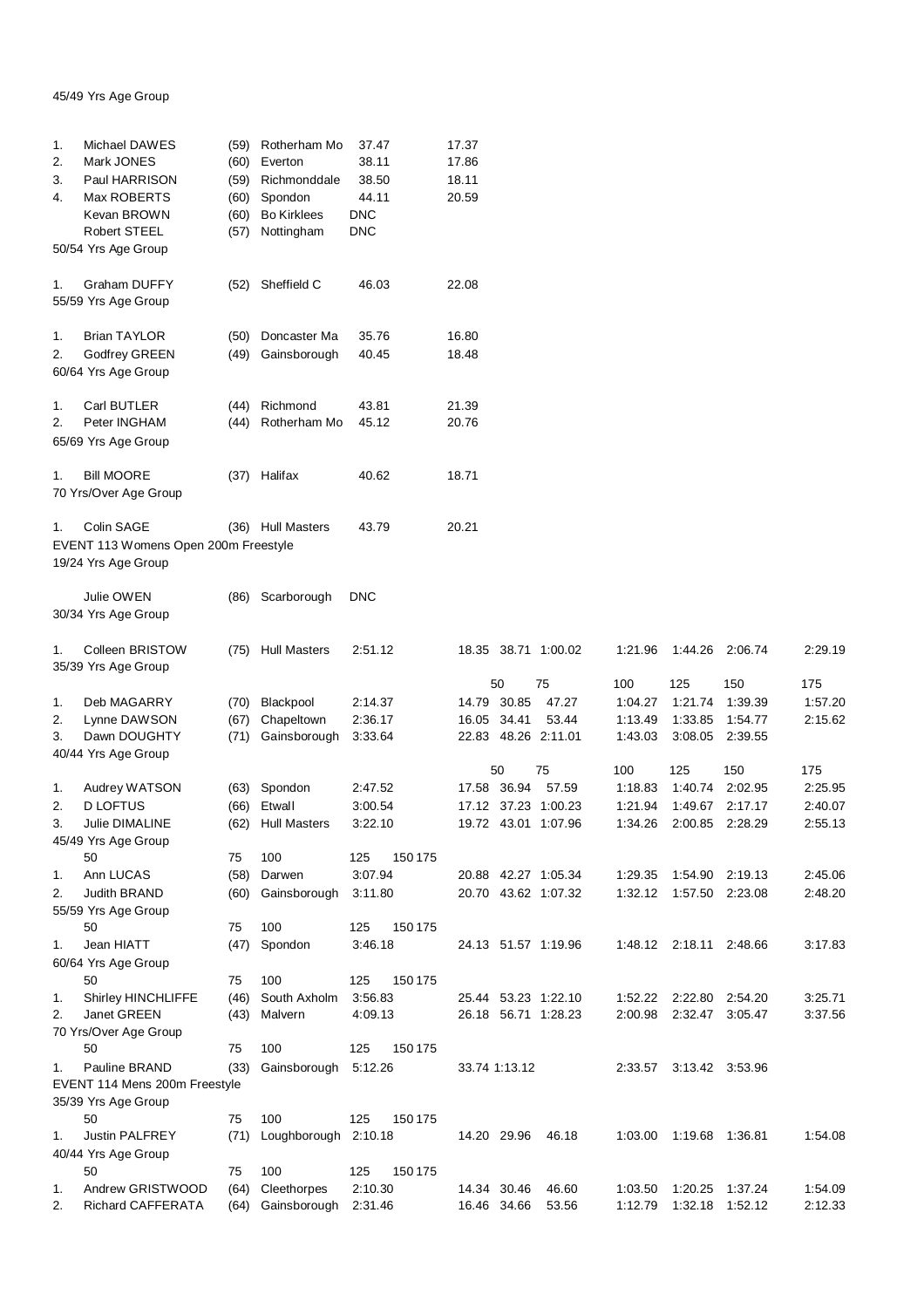| 3. | Wayne SMITH                         |      | (62) Etwall          | 2:45.15    |           |             | 16.97 36.20 | 56.58               | 1:17.58 | 1:39.90         | 2:02.45 | 2:25.46 |
|----|-------------------------------------|------|----------------------|------------|-----------|-------------|-------------|---------------------|---------|-----------------|---------|---------|
|    | 45/49 Yrs Age Group                 |      |                      |            |           |             |             |                     |         |                 |         |         |
|    | 50                                  | 75   | 100                  | 125        | 150 175   |             |             |                     |         |                 |         |         |
| 1. | Mark JONES                          | (60) | Everton              | 2:20.94    |           | 15.82 32.87 |             | 50.61               | 1:08.50 | 1:26.72 1:44.88 |         | 2:03.29 |
| 2. | Paul HARRISON                       | (59) | Richmonddale         | 2:27.71    |           |             | 16.40 33.87 | 52.27               | 1:10.90 | 1:30.00         | 1:49.08 | 2:09.08 |
|    | 55/59 Yrs Age Group                 |      |                      |            |           |             |             |                     |         |                 |         |         |
|    | 50                                  | 75   | 100                  | 125        | 150 175   |             |             |                     |         |                 |         |         |
| 1. | Paul FLETCHER                       | (51) | Co Leeds             | 3:02.07    |           |             |             | 18.43 39.34 1:01.50 | 1:24.71 | 1:48.88 2:13.42 |         | 2:38.36 |
|    | 60/64 Yrs Age Group                 |      |                      |            |           |             |             |                     |         |                 |         |         |
|    | 50                                  | 75   | 100                  | 125        | 150 175   |             |             |                     |         |                 |         |         |
| 1. | Alex BROWN                          | (44) | <b>Blyth</b>         | 2:48.89    |           | 18.02 37.51 |             | 57.87               | 1:19.22 | 1:41.11         | 2:03.69 | 2:26.69 |
| 2. | Peter INGHAM                        | (44) | Rotherham Mo 3:19.21 |            |           |             |             | 20.89 45.47 1:09.50 | 1:35.28 | 2:01.63         | 2:28.30 | 2:54.59 |
|    | 70 Yrs/Over Age Group               |      |                      |            |           |             |             |                     |         |                 |         |         |
|    | 50                                  | 75   | 100                  | 125        | 150 175   |             |             |                     |         |                 |         |         |
| 1. | Colin SAGE                          |      | (36) Hull Masters    | 3:13.71    |           |             |             | 19.42 41.87 1:04.94 | 1:29.84 | 1:55.02 2:21.24 |         | 2:47.59 |
| 2. | Peter TUCKER                        |      | (31) Darwen          | 3:19.70    |           |             |             | 20.80 43.89 1:08.67 | 1:35.88 | 2:02.45 2:29.59 |         | 2:55.71 |
|    | EVENT 115 Womens Open 50m Butterfly |      |                      |            |           |             |             |                     |         |                 |         |         |
|    | 19/24 Yrs Age Group                 |      |                      |            |           |             |             |                     |         |                 |         |         |
|    |                                     |      |                      |            |           |             |             |                     |         |                 |         |         |
| 1. | Carla BICKERSTAFFE                  |      | (87) Eckington       | 31.17      |           | 14.33       |             |                     |         |                 |         |         |
| 2. | Elizabeth FISH                      |      | (82) Wetherby        | 32.25      |           | 15.23       |             |                     |         |                 |         |         |
| 3. | Sarah DAWES                         | (85) | Rotherham Mo         | 32.61      |           | 14.92       |             |                     |         |                 |         |         |
| 4. | Hannah WOOD                         | (87) | <b>Bo Kirklees</b>   | 35.78      |           | 16.24       |             |                     |         |                 |         |         |
|    | 25/29 Yrs Age Group                 |      |                      |            |           |             |             |                     |         |                 |         |         |
| 1. | <b>Helen RICHARDSON</b>             |      | (79) Wear Valley     | 39.12      |           | 17.71       |             |                     |         |                 |         |         |
|    | Evelyn BATE                         |      | (79) Wetherby        | <b>DNC</b> |           |             |             |                     |         |                 |         |         |
|    | 30/34 Yrs Age Group                 |      |                      |            |           |             |             |                     |         |                 |         |         |
|    |                                     |      |                      |            |           |             |             |                     |         |                 |         |         |
| 1. | Sadie OSBORNE                       |      | (75) Sheffield C     | 33.34      |           | 15.44       |             |                     |         |                 |         |         |
| 2. | Emma WOODS                          |      | (76) Co Leeds        | 34.13      |           | 15.87       |             |                     |         |                 |         |         |
|    | 35/39 Yrs Age Group                 |      |                      |            |           |             |             |                     |         |                 |         |         |
|    |                                     |      |                      |            |           |             |             |                     |         |                 |         |         |
| 1. | Karen HOLDEN                        |      | (69) Rotherham Mo    | 35.88      |           | 16.92       |             |                     |         |                 |         |         |
| 2. | Fiona HARRIS                        |      | (69) Wetherby        | 39.81      |           | 18.41       |             |                     |         |                 |         |         |
| 3. | Dawn DOUGHTY                        |      | (71) Gainsborough    | 58.62      |           | 27.26       |             |                     |         |                 |         |         |
|    | <b>Claire PALFREY</b>               | (69) | Bexley               | <b>DNC</b> |           |             |             |                     |         |                 |         |         |
|    | 40/44 Yrs Age Group                 |      |                      |            |           |             |             |                     |         |                 |         |         |
|    |                                     |      |                      |            |           |             |             |                     |         |                 |         |         |
| 1. | Audrey WATSON                       |      | (63) Spondon         | 38.89      |           | 17.81       |             |                     |         |                 |         |         |
|    | Denise BLAKE                        |      | (65) Glossop         | DQ         | ST- 15.45 |             |             |                     |         |                 |         |         |
|    | 45/49 Yrs Age Group                 |      |                      |            |           |             |             |                     |         |                 |         |         |
|    |                                     |      |                      |            |           |             |             |                     |         |                 |         |         |
| 1. | Carol JAMES                         |      | (60) Sheffield C     | 42.48      |           | 19.34       |             |                     |         |                 |         |         |
|    | 50/54 Yrs Age Group                 |      |                      |            |           |             |             |                     |         |                 |         |         |
|    |                                     |      |                      |            |           |             |             |                     |         |                 |         |         |
|    | <b>Christine GILLARD</b>            |      | (56) Newark          | <b>DNC</b> |           |             |             |                     |         |                 |         |         |
|    | 55/59 Yrs Age Group                 |      |                      |            |           |             |             |                     |         |                 |         |         |
|    |                                     |      |                      |            |           |             |             |                     |         |                 |         |         |
| 1. | Jennifer MERRITT                    |      | (51) Spondon         | 37.09      |           | 17.25       |             |                     |         |                 |         |         |
| 2. | Noreen EDERY                        |      | (51) Bo Kirklees     | 45.29      |           | 19.87       |             |                     |         |                 |         |         |
|    | 60/64 Yrs Age Group                 |      |                      |            |           |             |             |                     |         |                 |         |         |
| 1. | Shirley HINCHLIFFE                  | (46) | South Axholm         | 58.01      |           | 26.83       |             |                     |         |                 |         |         |
|    |                                     |      |                      |            |           |             |             |                     |         |                 |         |         |
|    | 70 Yrs/Over Age Group               |      |                      |            |           |             |             |                     |         |                 |         |         |
|    |                                     |      |                      |            |           |             |             |                     |         |                 |         |         |
|    | <b>Betty GRAYSON</b>                |      | (35) Hull Masters    | <b>DNC</b> |           |             |             |                     |         |                 |         |         |
|    | EVENT 116 Mens Open 50m Butterfly   |      |                      |            |           |             |             |                     |         |                 |         |         |
|    | 25/29 Yrs Age Group                 |      |                      |            |           |             |             |                     |         |                 |         |         |
|    |                                     |      |                      |            |           |             |             |                     |         |                 |         |         |
| 1. | <b>Robert CHILDS</b>                |      | (80) East Leeds      | 28.18      |           | 12.94       |             |                     |         |                 |         |         |
| 2. | Adam NICHOLSON                      |      | (78) Co Lincoln P    | 34.01      |           | 15.70       |             |                     |         |                 |         |         |
|    | 30/34 Yrs Age Group                 |      |                      |            |           |             |             |                     |         |                 |         |         |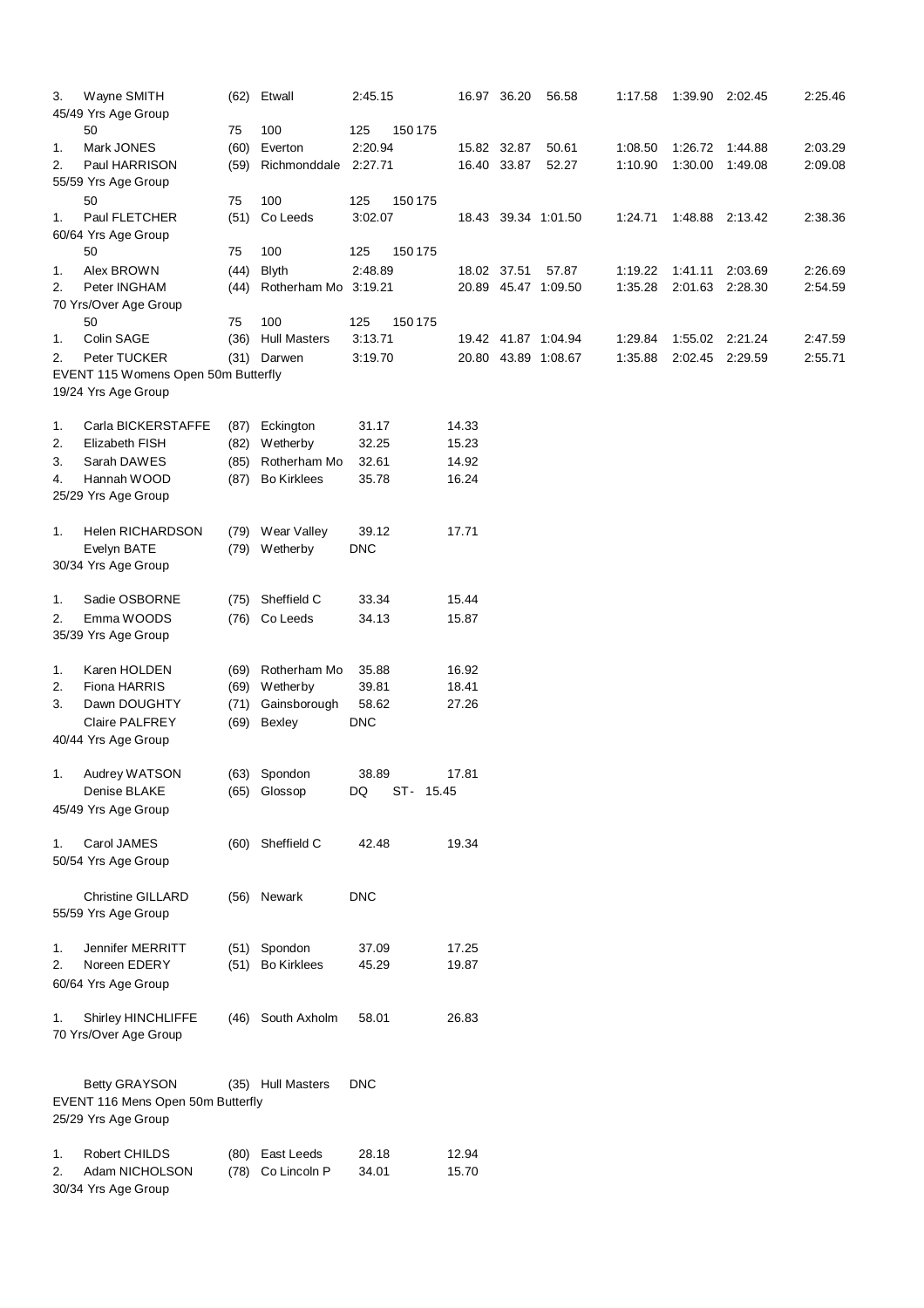| 1. | <b>Stuart HAMER</b>                   | (75) | Lincoln Vulc        | 27.11      | 12.67 |             |                     |
|----|---------------------------------------|------|---------------------|------------|-------|-------------|---------------------|
| 2. | Rob LILLEY                            | (76) | East Leeds          | 30.01      | 13.78 |             |                     |
| 3. | Stephen PRINCE                        | (72) | Etwall              | 35.20      | 16.30 |             |                     |
|    | 35/39 Yrs Age Group                   |      |                     |            |       |             |                     |
|    |                                       |      |                     |            |       |             |                     |
| 1. | <b>Steve LANGFORD</b>                 | (69) | Birmingham M        | 30.93      | 14.26 |             |                     |
| 2. | Paul INGLE                            | (71) | Etwall              | 36.99      | 17.02 |             |                     |
|    | 40/44 Yrs Age Group                   |      |                     |            |       |             |                     |
|    |                                       |      |                     |            |       |             |                     |
| 1. | lan HARRIS                            | (66) | Wetherby            | 31.65      | 14.44 |             |                     |
| 2. | Michael PEPPER                        | (64) | Rotherham Mo        | 32.22      | 14.72 |             |                     |
| 3. | Jari GODDARD                          | (63) | Gainsborough        | 33.07      | 15.16 |             |                     |
| 4. | <b>Arthur ALPIN</b>                   | (63) | Co Newcastle        | 34.03      | 15.85 |             |                     |
|    | 45/49 Yrs Age Group                   |      |                     |            |       |             |                     |
|    |                                       |      |                     |            |       |             |                     |
| 1. | Mike SLOAN                            | (59) | Gainsborough        | 31.41      | 15.02 |             |                     |
| 2. | <b>Bernard MACKRELL</b>               | (61) | Co Leeds            | 32.96      | 15.26 |             |                     |
| 3. | Mark JONES                            | (60) | Everton             | 33.31      | 15.65 |             |                     |
|    | Peter FRENCH                          | (58) | Co Newcastle        | <b>DNC</b> |       |             |                     |
|    | 50/54 Yrs Age Group                   |      |                     |            |       |             |                     |
|    |                                       |      |                     |            |       |             |                     |
| 1. | Colin Cunningham                      |      | Rotherham Mo        | 31.73      |       |             |                     |
| 2. | Malcolm CLARK                         | (54) | Co Leeds            |            |       |             |                     |
|    |                                       | (56) |                     | 33.39      | 15.24 |             |                     |
|    | 55/59 Yrs Age Group                   |      |                     |            |       |             |                     |
|    |                                       |      |                     |            |       |             |                     |
| 1. | <b>Brian TAYLOR</b>                   | (50) | Doncaster Ma        | 35.32      | 16.49 |             |                     |
| 2. | <b>Godfrey GREEN</b>                  | (49) | Gainsborough        | 39.41      | 18.20 |             |                     |
| 3. | Paul FLETCHER                         | (51) | Co Leeds            | 45.29      | 20.75 |             |                     |
|    | 60/64 Yrs Age Group                   |      |                     |            |       |             |                     |
|    |                                       |      |                     |            |       |             |                     |
| 1. | Alex BROWN                            | (44) | <b>Blyth</b>        | 40.41      | 18.68 |             |                     |
| 2. | Carl BUTLER                           | (44) | Richmond            | 41.38      | 18.62 |             |                     |
| 3. | Peter INGHAM                          | (44) | Rotherham Mo        | 49.36      | 21.71 |             |                     |
|    | 65/69 Yrs Age Group                   |      |                     |            |       |             |                     |
|    |                                       |      |                     |            |       |             |                     |
| 1. | Neil MACKINNON                        | (41) | <b>Trafford Met</b> | 32.80      | 15.23 |             |                     |
| 2. | John WARD                             | (37) | Sheffield C         | 40.20      | 18.66 |             |                     |
| 3. | Dennis HARRISON                       | (37) | <b>Hull Masters</b> | 44.03      | 19.09 |             |                     |
|    | EVENT 117 Womens Open 100m Backstroke |      |                     |            |       |             |                     |
|    | 19/24 Yrs Age Group                   |      |                     |            |       |             |                     |
|    | 50                                    | 75   |                     |            |       |             |                     |
| 1. | Carla BICKERSTAFFE                    | (87) | Eckington           | 1:12.35    | 17.37 | 35.50       | 54.55               |
| 2. | Hannah WOOD                           | (87) | <b>Bo Kirklees</b>  | 1:22.33    | 19.75 |             | 40.33 1:01.61       |
|    | 25/29 Yrs Age Group                   |      |                     |            |       |             |                     |
|    | 50                                    | 75   |                     |            |       |             |                     |
| 1. | Rachel WHITWELL                       | (80) | <b>Bo Kirklees</b>  | 1:16.17    |       | 17.99 37.40 | 56.87               |
|    | 30/34 Yrs Age Group                   |      |                     |            |       |             |                     |
|    | 50                                    | 75   |                     |            |       |             |                     |
| 1. | Sadie OSBORNE                         | (75) | Sheffield C         | 1:21.64    |       |             | 19.14 39.32 1:00.47 |
| 2. | Colleen BRISTOW                       | (75) | <b>Hull Masters</b> | 1:33.30    | 22.01 |             | 45.62 1:09.93       |
|    | 35/39 Yrs Age Group                   |      |                     |            |       |             |                     |
|    | 50                                    | 75   |                     |            |       |             |                     |
| 1. | Deb MAGARRY                           | (70) | Blackpool           | 1:14.98    |       | 18.14 36.75 | 56.03               |
| 2. | Karen HOLDEN                          | (69) | Rotherham Mo        | 1:17.58    | 18.35 | 37.97       | 58.00               |
| 3. | Lynne DAWSON                          | (67) | Chapeltown          | 1:25.37    |       |             | 19.91 41.72 1:03.70 |
| 4. | Dawn DOUGHTY                          | (71) | Gainsborough        | 1:59.98    |       | 1:00.16     |                     |
|    |                                       |      |                     |            |       |             |                     |
|    | Dawn WHITEHEAD                        | (68) | Newark              | <b>DNC</b> |       |             |                     |
|    | 45/49 Yrs Age Group                   |      |                     |            |       |             |                     |
|    | 50                                    | 75   |                     |            |       |             |                     |
| 1. | Alison DUDLEY                         | (60) | Gainsborough        | 1:38.18    |       |             | 22.99 47.61 1:13.05 |
|    | 50/54 Yrs Age Group                   |      |                     |            |       |             |                     |
|    | 50                                    | 75   |                     |            |       |             |                     |
| 1. | Jackie HUGHES                         | (53) | Lindum Mink         | 1:46.54    |       |             | 25.80 52.02 1:19.37 |
|    | 55/59 Yrs Age Group                   |      |                     |            |       |             |                     |
|    | 50                                    | 75   |                     |            |       |             |                     |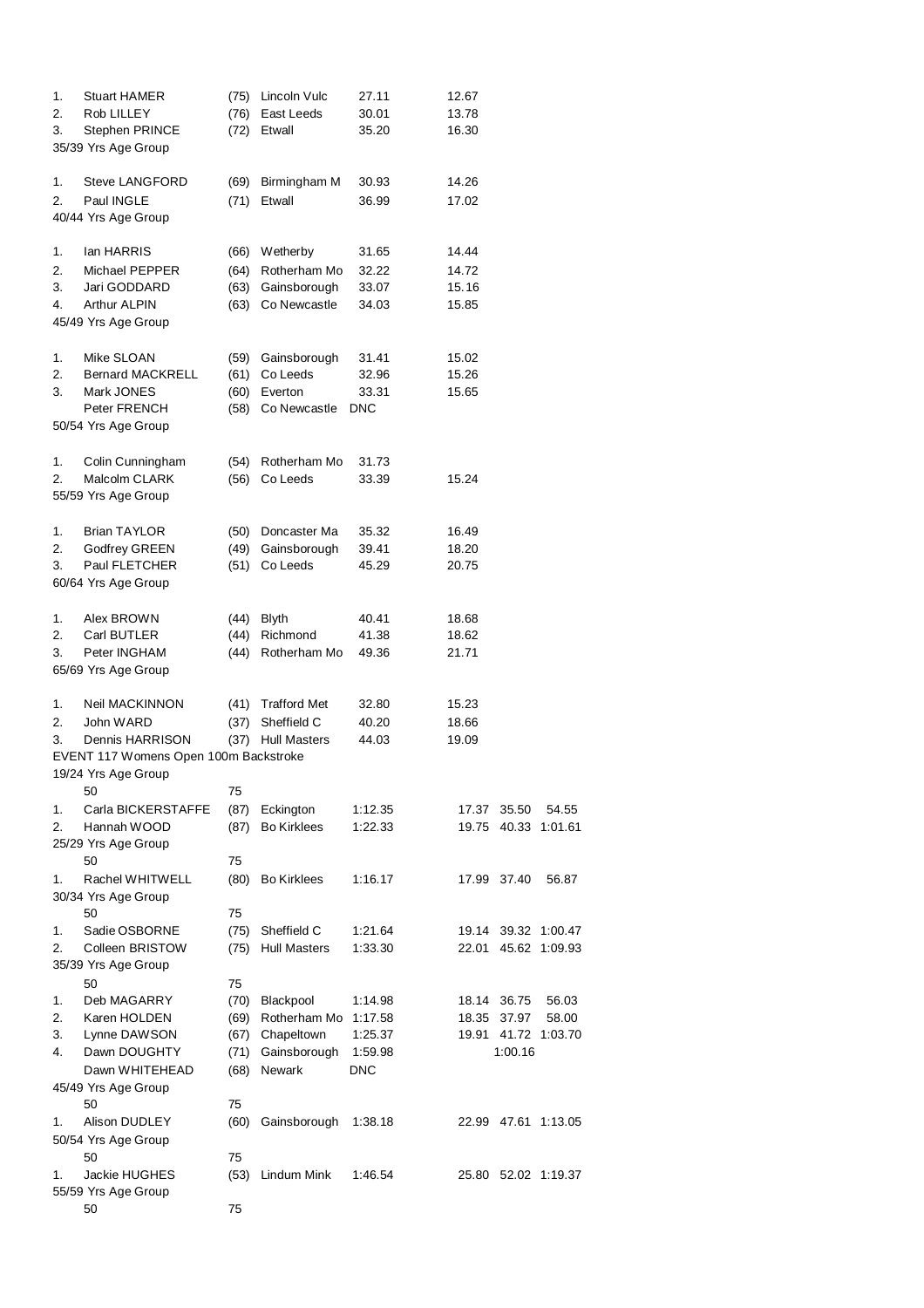| 1. | Noreen EDERY                            |      | (51) Bo Kirklees     | 1:43.62    |       |             | 25.02 51.08 1:17.97   |  |
|----|-----------------------------------------|------|----------------------|------------|-------|-------------|-----------------------|--|
|    | 60/64 Yrs Age Group                     |      |                      |            |       |             |                       |  |
|    | 50                                      | 75   |                      |            |       |             |                       |  |
| 1. | Shirley HINCHLIFFE                      | (46) | South Axholm         | 1:55.59    |       |             | 26.40 55.61 1:26.44   |  |
| 2. | Janet GREEN                             |      | (43) Malvern         | 2:08.18    |       |             | 31.63 1:03.30 1:36.55 |  |
|    | EVENT 118 Mens Open 100m Backstroke     |      |                      |            |       |             |                       |  |
|    | 25/29 Yrs Age Group                     |      |                      |            |       |             |                       |  |
|    | 50                                      | 75   |                      |            |       |             |                       |  |
| 1. | <b>Philip PRATT</b>                     | (81) | East Leeds           | 1:01.30    |       | 14.26 29.33 | 45.20                 |  |
| 2. | Simon MARSHALL                          | (80) | Sheffield C          | 1:04.86    | 15.27 | 31.23       | 47.96                 |  |
| 3. | Dominic JOHNSTON                        | (77) | Gates & Whick        | 1:04.93    |       | 14.74 30.60 | 47.46                 |  |
|    | 35/39 Yrs Age Group                     |      |                      |            |       |             |                       |  |
|    | 50                                      | 75   |                      |            |       |             |                       |  |
| 1. | <b>Justin PALFREY</b>                   | (71) | Loughborough         | 1:14.01    |       | 17.28 35.85 | 54.99                 |  |
| 2. | <b>Steve LANGFORD</b>                   | (69) | Birmingham M         | 1:15.81    |       | 18.08 37.63 | 57.17                 |  |
|    | 40/44 Yrs Age Group                     |      |                      |            |       |             |                       |  |
|    | 50                                      | 75   |                      |            |       |             |                       |  |
| 1. | G HIRD                                  | (65) | Co Lincoln P         | 1:13.94    |       | 17.04 35.47 | 54.37                 |  |
| 2. | Andrew GRISTWOOD<br>45/49 Yrs Age Group | (64) | Cleethorpes          | 1:21.39    |       | 19.10 39.49 | 59.50                 |  |
|    | 50                                      | 75   |                      |            |       |             |                       |  |
|    | <b>Steve ALLEN</b>                      |      |                      |            |       | 16.79 34.82 |                       |  |
| 1. |                                         |      | (60) Hull Masters    | 1:11.06    |       |             | 52.96                 |  |
| 2. | Mark JONES                              | (60) | Everton              | 1:23.59    |       |             | 19.70 40.76 1:02.21   |  |
|    | 55/59 Yrs Age Group<br>50               | 75   |                      |            |       |             |                       |  |
| 1. | Phil JOHNSTON                           | (48) | Gates & Whick        | 1:47.75    |       |             | 24.71 51.85 1:19.74   |  |
|    |                                         |      |                      |            |       |             |                       |  |
|    | 60/64 Yrs Age Group<br>50               | 75   |                      |            |       |             |                       |  |
| 1. | Peter INGHAM                            | (44) | Rotherham Mo 1:48.47 |            |       |             | 24.03 52.66 1:20.38   |  |
|    | 65/69 Yrs Age Group                     |      |                      |            |       |             |                       |  |
|    | 50                                      | 75   |                      |            |       |             |                       |  |
| 1. | <b>Bill MOORE</b>                       |      | (37) Halifax         | 1:39.91    |       |             | 24.19 48.56 1:15.10   |  |
|    | EVENT 119 Womens Open 50m Freestyle     |      |                      |            |       |             |                       |  |
|    | 19/24 Yrs Age Group                     |      |                      |            |       |             |                       |  |
|    |                                         |      |                      |            |       |             |                       |  |
| 1. | Carla BICKERSTAFFE                      | (87) | Eckington            | 29.08      | 14.20 |             |                       |  |
| 2. | Lisa POOLE                              | (83) | Co Sheffield         | 30.25      | 15.21 |             |                       |  |
| 3. | Sarah DAWES                             | (85) | Rotherham Mo         | 30.65      | 14.95 |             |                       |  |
|    | 25/29 Yrs Age Group                     |      |                      |            |       |             |                       |  |
|    |                                         |      |                      |            |       |             |                       |  |
| 1. | Celine GUENNEBAUD                       | (77) | Co Sheffield         | 32.27      | 15.84 |             |                       |  |
| 2. | Elise WELCH                             | (79) | Co Leeds             | 32.65      | 15.93 |             |                       |  |
| 3. | Alice TEMPLE                            | (79) | Co Leeds             | 34.39      | 16.85 |             |                       |  |
|    | 30/34 Yrs Age Group                     |      |                      |            |       |             |                       |  |
|    |                                         |      |                      |            |       |             |                       |  |
| 1. | Helen ROLLE                             | (75) | Etwall               | 29.38      | 14.44 |             |                       |  |
| 2. | Sadie OSBORNE                           | (75) | Sheffield C          | 31.74      | 15.33 |             |                       |  |
| 3. | Emma WOODS                              | (76) | Co Leeds             | 32.37      | 15.91 |             |                       |  |
|    | 35/39 Yrs Age Group                     |      |                      |            |       |             |                       |  |
|    |                                         |      |                      |            |       |             |                       |  |
| 1. | Lynne DAWSON                            | (67) | Chapeltown           | 31.16      | 15.26 |             |                       |  |
| 2. | <b>Fiona HARRIS</b>                     | (69) | Wetherby             | 34.04      | 16.77 |             |                       |  |
| 3. | Dawn DOUGHTY                            | (71) | Gainsborough         | 43.56      | 21.61 |             |                       |  |
|    | Dawn WHITEHEAD                          | (68) | Newark               | <b>DNC</b> |       |             |                       |  |
|    | Suzanne PATTERSON                       | (70) | <b>Bo Kirklees</b>   | DNC        |       |             |                       |  |
|    | 40/44 Yrs Age Group                     |      |                      |            |       |             |                       |  |
|    |                                         |      |                      |            |       |             |                       |  |
| 1. | Denise BLAKE                            | (65) | Glossop              | 31.23      | 14.94 |             |                       |  |
| 2. | Anne SNOWDON                            | (65) | Sheffield C          | 33.32      | 16.73 |             |                       |  |
| 3. | Elizabeth BARTON                        | (66) | Sheffield C          | 34.22      | 16.95 |             |                       |  |
|    | <b>Audrey WATSON</b>                    | (63) | Spondon              | ST-<br>DQ  | 16.78 |             |                       |  |
|    | 45/49 Yrs Age Group                     |      |                      |            |       |             |                       |  |
|    |                                         |      |                      |            |       |             |                       |  |
| 1. | Carol JAMES                             | (60) | Sheffield C          | 35.60      | 17.80 |             |                       |  |
| 2. | Alison DUDLEY                           | (60) | Gainsborough         | 37.17      | 18.00 |             |                       |  |
|    |                                         |      |                      |            |       |             |                       |  |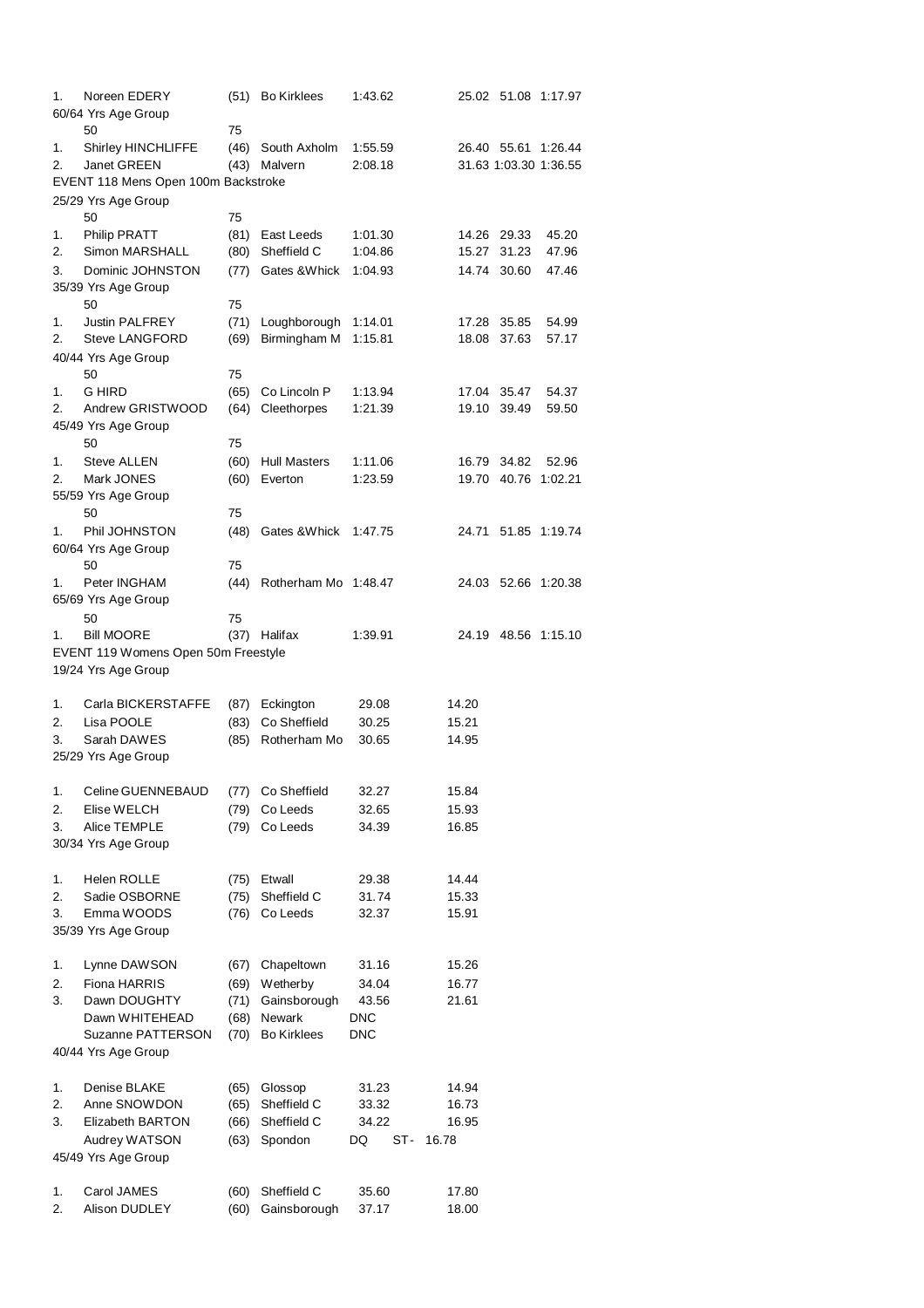## 50/54 Yrs Age Group

|    | <b>Christine GILLARD</b><br>55/59 Yrs Age Group          | (56) | Newark              | <b>DNC</b> |       |
|----|----------------------------------------------------------|------|---------------------|------------|-------|
| 1. | Jean HIATT<br>60/64 Yrs Age Group                        | (47) | Spondon             | 48.10      | 21.95 |
| 1. | Shirley HINCHLIFFE<br>70 Yrs/Over Age Group              | (46) | South Axholm        | 44.00      | 21.38 |
| 1. | Naomi CROWDER                                            | (36) | Co Sheffield        | 52.15      | 23.08 |
| 2. | Pauline BRAND                                            | (33) | Gainsborough        | 1:07.56    | 30.69 |
|    | <b>Betty GRAYSON</b>                                     | (35) | <b>Hull Masters</b> | <b>DNC</b> |       |
|    | EVENT 120 Mens Open 50m Freestyle<br>25/29 Yrs Age Group |      |                     |            |       |
| 1. | Robert CHILDS                                            | (80) | East Leeds          | 25.62      | 12.57 |
| 2. | <b>Philip PRATT</b>                                      | (81) | East Leeds          | 26.08      | 12.80 |
| 3. | <b>Stewart WORTHY</b>                                    | (78) | <b>Bo Kirklees</b>  | 27.41      | 13.67 |
| 4. | Adam NICHOLSON                                           | (78) | Co Lincoln P        | 28.39      | 13.86 |
|    | Jonathan TYSON                                           | (78) | Co Sheffield        | DQ<br>ST-  | 13.74 |
|    | 30/34 Yrs Age Group                                      |      |                     |            |       |
| 1. | Rob LILLEY                                               | (76) | East Leeds          | 27.17      | 13.42 |
| 2. | Michael VICKERS                                          | (76) | Wear Valley         | 28.02      | 13.62 |
| 3. | Samuel PARKES                                            | (76) | East Leeds          | 28.26      | 13.71 |
| 4. | <b>Steve MORRIS</b><br>35/39 Yrs Age Group               | (72) | Gainsborough        | 32.96      | 16.34 |
| 1. | <b>Steve LANGFORD</b>                                    | (69) | Birmingham M        | 28.74      | 14.19 |
| 2. | Lee HARRIS                                               | (69) | Etwall              | 32.56      | 15.94 |
| 3. | Martin GREENWOOD                                         | (71) | <b>Bo Kirklees</b>  | 32.93      | 16.40 |
| 4. | Paul INGLE                                               | (71) | Etwall              | 34.14      | 16.80 |
| 5. | Adrian HAWLEY                                            | (68) | Thorne              | 34.96      | 18.12 |
|    | 40/44 Yrs Age Group                                      |      |                     |            |       |
| 1. | lan HARRIS                                               | (66) | Wetherby            | 27.74      | 13.58 |
| 2. | Arthur ALPIN                                             | (63) | Co Newcastle        | 29.22      | 14.31 |
| 3. | Jari GODDARD                                             | (63) | Gainsborough        | 31.17      | 15.06 |
| 4. | Michael PEPPER                                           | (64) | Rotherham Mo        | 31.46      | 15.21 |
| 5. | Wayne SMITH                                              | (62) | Etwall              | 32.40      | 16.32 |
| 6. | Alan CHURCHWARD                                          | (62) | Thorne              | 33.02      | 16.00 |
|    | 45/49 Yrs Age Group                                      |      |                     |            |       |
| 1. | Rob LUCAS                                                | (61) | <b>Hull Masters</b> | 25.98      | 12.59 |
| 2. | Mark JONES                                               | (60) | Everton             | 29.21      | 14.44 |
| 3. | <b>Bernard MACKRELL</b>                                  | (61) | Co Leeds            | 30.11      | 14.74 |
| 4. | Paul HARRISON                                            | (59) | Richmonddale        | 30.72      | 15.05 |
|    | Perrett KEVIN                                            | (60) | Co Sheffield        | <b>DNC</b> |       |
|    | Peter FRENCH                                             | (58) | Co Newcastle        | <b>DNC</b> |       |
|    | Michael DAWES                                            | (59) | Rotherham Mo DQ     | ST-        | 14.43 |
|    | 50/54 Yrs Age Group                                      |      |                     |            |       |
| 1. | Malcolm CLARK<br>55/59 Yrs Age Group                     | (56) | Co Leeds            | 31.65      | 15.30 |
| 1. | Michael KEEBLE<br>60/64 Yrs Age Group                    | (51) | Gainsborough        | 32.14      | 15.82 |
| 1. | Alex BROWN                                               | (44) | <b>Blyth</b>        | 34.51      | 17.01 |
| 2. | Carl BUTLER                                              | (44) | Richmond            | 37.29      |       |
| 3. | Peter INGHAM                                             | (44) | Rotherham Mo        | 38.10      | 18.84 |
|    | 65/69 Yrs Age Group                                      |      |                     |            |       |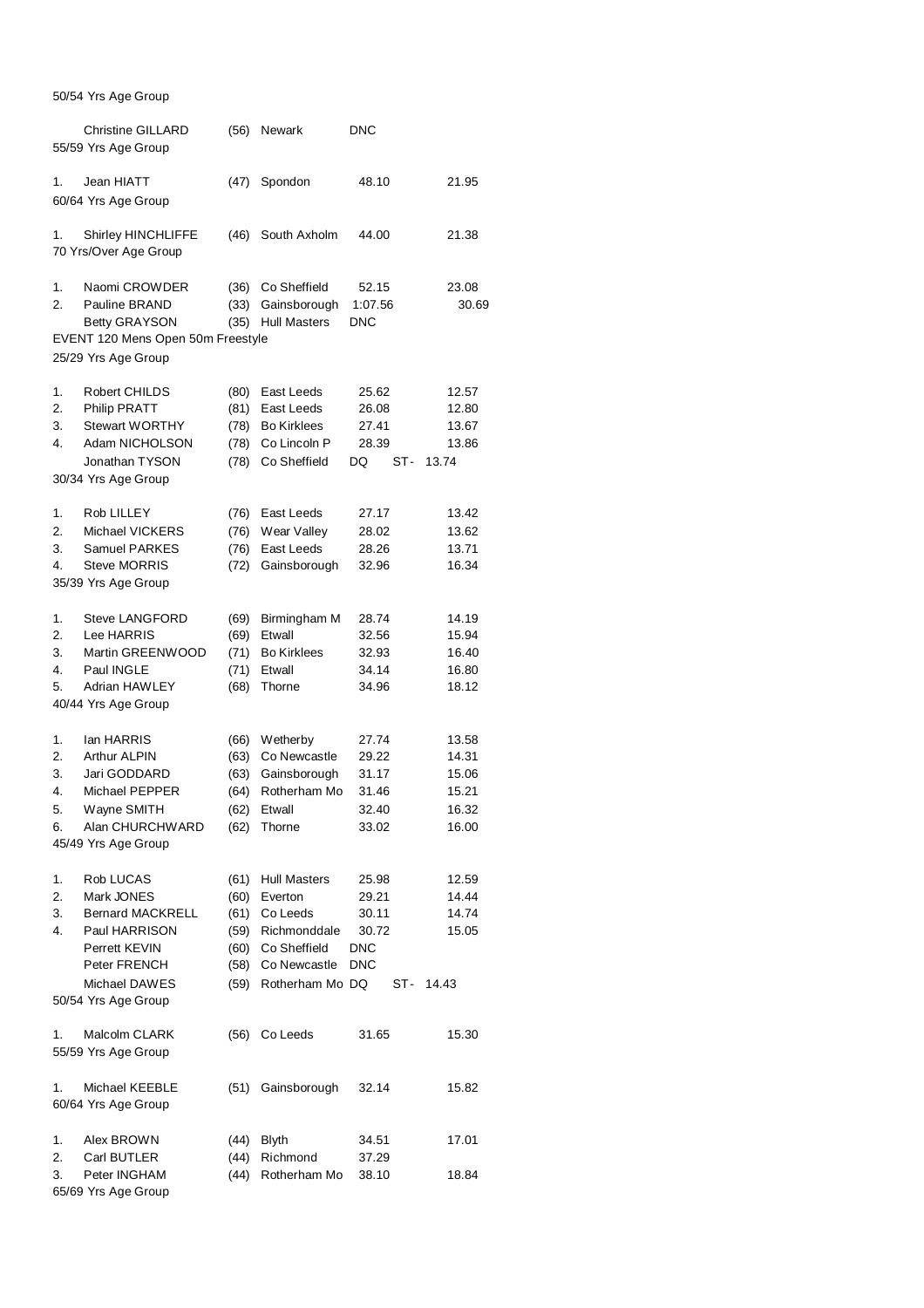| 1.<br>2. | John WARD<br>Dennis HARRISON<br>70 Yrs/Over Age Group          | (37)<br>(37) | Sheffield C<br><b>Hull Masters</b> | 35.27<br>35.63     | 17.00<br>17.47       |       |                              |
|----------|----------------------------------------------------------------|--------------|------------------------------------|--------------------|----------------------|-------|------------------------------|
| 1.<br>2. | Colin SAGE<br>Peter TUCKER                                     | (36)         | <b>Hull Masters</b><br>(31) Darwen | 37.48<br>38.47     | 19.10                |       |                              |
|          | EVENT 121 Womens Open 100m Breaststroke<br>19/24 Yrs Age Group |              |                                    |                    |                      |       |                              |
|          | 50                                                             | 75           |                                    |                    |                      |       |                              |
|          | Lisa POOLE                                                     | (83)         | Co Sheffield                       | <b>DNC</b>         |                      |       |                              |
|          | 35/39 Yrs Age Group                                            |              |                                    |                    |                      |       |                              |
|          | 50                                                             | 75           |                                    |                    |                      |       |                              |
| 1.       | Deb MAGARRY                                                    | (70)         | Blackpool                          | 1:26.40            |                      |       | 19.79 42.48 1:04.40          |
|          | 40/44 Yrs Age Group<br>50                                      | 75           |                                    |                    |                      |       |                              |
| 1.       | Julie DIMALINE                                                 | (62)         | <b>Hull Masters</b>                | 1:51.45            |                      |       | 24.79 52.74 1:22.12          |
|          | 45/49 Yrs Age Group                                            |              |                                    |                    |                      |       |                              |
|          | 50                                                             | 75           |                                    |                    |                      |       |                              |
| 1.       | Ann LUCAS                                                      | (58)         | Darwen                             | 1:51.54            |                      |       | 24.38 53.20 1:22.22          |
|          | 50/54 Yrs Age Group                                            |              |                                    |                    |                      |       |                              |
| 1.       | 50                                                             | 75           |                                    |                    |                      | 45.75 |                              |
| 2.       | Anne PEARSON<br>Jackie HUGHES                                  | (56)<br>(53) | Etwall<br>Lindum Mink              | 1:37.36<br>1:44.13 | 21.27<br>22.75 49.39 |       | 1:11.34<br>1:16.89           |
|          | 55/59 Yrs Age Group                                            |              |                                    |                    |                      |       |                              |
|          | 50                                                             | 75           |                                    |                    |                      |       |                              |
| 1.       | Jennifer MERRITT                                               | (51)         | Spondon                            | 1:27.86            |                      |       | 19.71 41.93 1:04.52          |
|          | 60/64 Yrs Age Group                                            |              |                                    |                    |                      |       |                              |
|          | 50                                                             | 75           |                                    |                    |                      |       |                              |
| 1.       | Shirley HINCHLIFFE                                             | (46)         | South Axholm                       | 2:04.24            |                      |       | 28.39 58.35 1:32.17          |
|          | Janet GREEN                                                    | (43)         | Malvern                            | <b>DNC</b>         |                      |       |                              |
|          | EVENT 122 Mens Open 100m Breaststroke<br>25/29 Yrs Age Group   |              |                                    |                    |                      |       |                              |
|          | 50                                                             | 75           |                                    |                    |                      |       |                              |
| 1.       | Jonathan TYSON                                                 | (78)         | Co Sheffield                       | 1:22.63            |                      |       | 17.38 38.19 1:00.16          |
|          | <b>Stuart NIVEN</b>                                            | (79)         | Wear Valley                        | <b>DNC</b>         |                      |       |                              |
|          | 30/34 Yrs Age Group                                            |              |                                    |                    |                      |       |                              |
|          | 50                                                             | 75           |                                    |                    |                      |       |                              |
| 1.       | <b>Stuart HAMER</b>                                            | (75)         | Lincoln Vulc                       | 1:07.97            | 14.72                | 32.34 | 49.90                        |
| 2.       | Carl RIPPON                                                    | (75)         | Nottingham                         | 1:08.77            | 14.71                | 31.83 | 49.89                        |
| 3.<br>4. | Chris ROLLE<br>Stephen PRINCE                                  | (74)         | Etwall<br>(72) Etwall              | 1:12.27<br>1:29.27 | 15.39                | 33.50 | 52.57<br>19.83 42.46 1:05.92 |
| 5.       | <b>Steve MORRIS</b>                                            | (72)         | Gainsborough                       | 1:45.62            | 21.93 48.31          |       | 1:16.41                      |
|          | 35/39 Yrs Age Group                                            |              |                                    |                    |                      |       |                              |
|          | 50                                                             | 75           |                                    |                    |                      |       |                              |
| 1.       | Clive SMITH                                                    |              | (69) Etwall                        | 1:28.19            |                      |       | 19.23 41.21 1:04.31          |
| 2.       | Paul INGLE                                                     |              | (71) Etwall                        | 1:35.46            | 21.12 45.66          |       | 1:11.14                      |
| 3.       | Lee HARRIS                                                     |              | (69) Etwall                        | 1:39.28            | 21.32 46.15          |       | 1:12.22                      |
|          | 40/44 Yrs Age Group                                            |              |                                    |                    |                      |       |                              |
| 1.       | 50<br><b>Neale SYKES</b>                                       | 75<br>(63)   | Thorne                             | 1:20.94            | 16.92 37.24          |       | 58.97                        |
|          | 45/49 Yrs Age Group                                            |              |                                    |                    |                      |       |                              |
|          | 50                                                             | 75           |                                    |                    |                      |       |                              |
| 1.       | Mark JONES                                                     | (60)         | Everton                            | 1:28.48            |                      |       | 19.14 41.56 1:05.18          |
| 2.       | Max ROBERTS                                                    | (60)         | Spondon                            | 1:37.74            | 21.67 46.29          |       | 1:11.88                      |
|          | Robert STEEL                                                   | (57)         | Nottingham                         | <b>DNC</b>         |                      |       |                              |
|          | 55/59 Yrs Age Group                                            |              |                                    |                    |                      |       |                              |
|          | 50                                                             | 75           |                                    |                    |                      |       |                              |
| 1.       | <b>Brian TAYLOR</b>                                            | (50)         | Doncaster Ma                       | 1:25.30            |                      |       | 18.49 40.36 1:02.90          |
| 2.       | Godfrey GREEN<br>60/64 Yrs Age Group                           | (49)         | Gainsborough                       | 1:29.75            |                      |       | 20.12 43.46 1:06.97          |
|          | 50                                                             | 75           |                                    |                    |                      |       |                              |
| 1.       | Peter INGHAM                                                   | (44)         | Rotherham Mo 1:48.52               |                    |                      |       | 23.44 50.60 1:19.85          |
|          | 65/69 Yrs Age Group                                            |              |                                    |                    |                      |       |                              |
|          | 50                                                             | 75           |                                    |                    |                      |       |                              |
| 1.       | <b>Bill MOORE</b>                                              | (37)         | Halifax                            | 1:37.34            | 21.99                |       | 46.75 1:11.99                |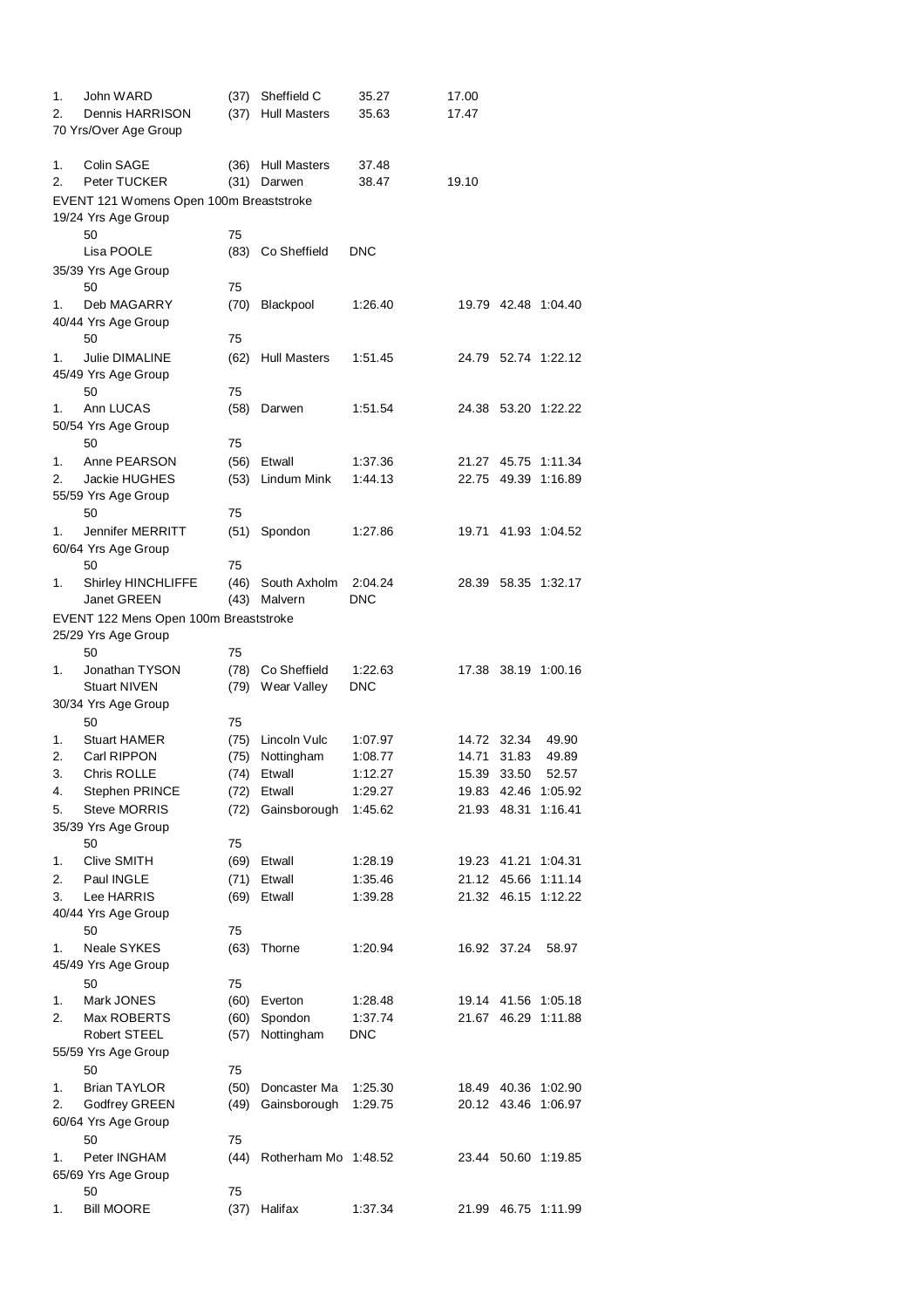|    | 70 Yrs/Over Age Group         |      |                     |         |         |             |                       |
|----|-------------------------------|------|---------------------|---------|---------|-------------|-----------------------|
|    | 50                            | 75   |                     |         |         |             |                       |
| 1. | Colin SAGE                    | (36) | <b>Hull Masters</b> | 1:45.52 | 23.54   |             | 50.45 1:18.33         |
|    | EVENT 123 Womens Open 100m IM |      |                     |         |         |             |                       |
|    | 19/24 Yrs Age Group           |      |                     |         |         |             |                       |
|    | 50                            | 75   |                     |         |         |             |                       |
| 1. | Hannah WOOD                   | (87) | <b>Bo Kirklees</b>  | 1:18.19 |         | 16.14 36.60 | 59.67                 |
| 2. | Lisa POOLE                    | (83) | Co Sheffield        | 1:20.99 | 16.01   | 38.22       | 1:01.30               |
| 3. | Natalie CLARKE                | (82) | Sheffield C         | 1:23.30 | 17.04   | 39.63       | 1:04.51               |
|    | 25/29 Yrs Age Group           |      |                     |         |         |             |                       |
|    |                               |      |                     |         |         |             |                       |
|    | 50                            | 75   |                     |         |         |             |                       |
| 1. | Rachel WHITWELL               | (80) | <b>Bo Kirklees</b>  | 1:18.93 | 17.76   | 36.98       | 1:00.18               |
| 2. | Celine GUENNEBAUD             | (77) | Co Sheffield        | 1:27.31 | 19.27   | 41.51       | 1:08.10               |
|    | Evelyn BATE                   | (79) | Wetherby            | DNC     |         |             |                       |
|    | 30/34 Yrs Age Group           |      |                     |         |         |             |                       |
|    | 50                            | 75   |                     |         |         |             |                       |
| 1. | Sadie OSBORNE                 | (75) | Sheffield C         | 1:16.38 | 15.55   | 35.57       | 57.57                 |
| 2. | Colleen BRISTOW               | (75) | <b>Hull Masters</b> | 1:31.06 | 19.61   | 43.77       | 1:10.26               |
|    | 35/39 Yrs Age Group           |      |                     |         |         |             |                       |
|    | 50                            | 75   |                     |         |         |             |                       |
| 1. | Karen HOLDEN                  | (69) | Rotherham Mo        | 1:20.56 | 17.13   | 36.73       | 1:01.43               |
| 2. | Fiona HARRIS                  | (69) | Wetherby            | 1:28.30 | 18.59   | 43.58       | 1:07.73               |
| 3. | Dawn DOUGHTY                  | (71) | Gainsborough        | 1:54.24 | 25.39   | 55.27       | 1:29.13               |
|    | 40/44 Yrs Age Group           |      |                     |         |         |             |                       |
|    | 50                            |      |                     |         |         |             |                       |
|    |                               | 75   |                     |         |         |             |                       |
| 1. | Denise BLAKE                  | (65) | Glossop             | 1:18.83 | 16.24   | 37.24       | 1:00.72               |
| 2. | <b>D LOFTUS</b>               | (66) | Etwall              | 1:22.86 | 16.66   | 36.25       | 1:02.37               |
| 3. | Elizabeth BARTON              | (66) | Sheffield C         | 1:28.94 | 18.66   | 40.77       | 1:08.04               |
| 4. | Audrey WATSON                 | (63) | Spondon             | 1:30.35 | 17.84   | 41.88       | 1:09.68               |
|    | 45/49 Yrs Age Group           |      |                     |         |         |             |                       |
|    | 50                            | 75   |                     |         |         |             |                       |
| 1. | <b>Judith PASCALE</b>         | (57) | Gates & Whick       | 1:34.70 |         | 19.96 44.46 | 1:11.19               |
| 2. | Carol JAMES                   | (60) | Sheffield C         | 1:35.52 | 19.15   | 44.95       | 1:13.65               |
| 3. | Jane MUGGLETON                | (61) | Sheffield C         | 1:37.46 | 20.87   | 45.79       |                       |
| 4. | Alison DUDLEY                 | (60) | Gainsborough        | 1:37.60 | 21.60   | 45.48       | 1:14.98               |
|    | 50/54 Yrs Age Group           |      |                     |         |         |             |                       |
|    | 50                            | 75   |                     |         |         |             |                       |
| 1. | Jackie HUGHES                 | (53) | Lindum Mink         | 1:47.58 | 1:20.73 |             | 52.03                 |
|    |                               |      |                     |         |         |             |                       |
|    | 55/59 Yrs Age Group           |      |                     |         |         |             |                       |
|    | 50                            | 75   |                     |         |         |             |                       |
| 1. | Noreen EDERY                  | (51) | <b>Bo Kirklees</b>  | 1:40.29 |         |             | 21.55 47.81 1:16.83   |
|    | 60/64 Yrs Age Group           |      |                     |         |         |             |                       |
|    | 50                            | 75   |                     |         |         |             |                       |
| 1. | Shirley HINCHLIFFE            | (46) | South Axholm        | 1:54.88 |         |             | 27.00 56.08 1:29.44   |
| 2. | Janet GREEN                   | (43) | Malvern             | 2:10.70 |         |             | 29.12 1:04.30 1:39.07 |
|    | 70 Yrs/Over Age Group         |      |                     |         |         |             |                       |
|    | 50                            | 75   |                     |         |         |             |                       |
| 1. | Naomi CROWDER                 | (36) | Co Sheffield        | 2:19.25 |         |             | 33.15 1:04.68 1:44.87 |
|    | <b>Betty GRAYSON</b>          | (35) | <b>Hull Masters</b> | DNC     |         |             |                       |
|    | EVENT 124 Mens Open 100m IM   |      |                     |         |         |             |                       |
|    | 25/29 Yrs Age Group           |      |                     |         |         |             |                       |
|    | 50                            | 75   |                     |         |         |             |                       |
|    | Robert CHILDS                 | (80) |                     |         |         |             |                       |
| 1. |                               |      | East Leeds          | 1:04.51 |         | 13.06 30.53 | 48.71                 |
| 2. | Adam NICHOLSON                | (78) | Co Lincoln P        | 1:18.18 | 15.68   | 36.40       | 59.77                 |
|    | 35/39 Yrs Age Group           |      |                     |         |         |             |                       |
|    | 50                            | 75   |                     |         |         |             |                       |
| 1. | <b>Steve LANGFORD</b>         | (69) | Birmingham M        | 1:16.75 | 15.24   | 35.59       | 58.77                 |
| 2. | Paul INGLE                    | (71) | Etwall              | 1:35.52 | 18.51   | 46.67       | 1:13.15               |
|    | 40/44 Yrs Age Group           |      |                     |         |         |             |                       |
|    | 50                            | 75   |                     |         |         |             |                       |
| 1. | lan HARRIS                    | (66) | Wetherby            | 1:10.99 |         | 14.54 33.91 | 53.73                 |
|    | 45/49 Yrs Age Group           |      |                     |         |         |             |                       |
|    | 50                            | 75   |                     |         |         |             |                       |
| 1. | Steve ALLEN                   | (60) | <b>Hull Masters</b> | 1:12.85 | 14.75   | 33.14       | 54.99                 |
| 2. | Mark JONES                    | (60) | Everton             | 1:13.14 |         | 15.70 35.32 | 56.74                 |
|    |                               |      |                     |         |         |             |                       |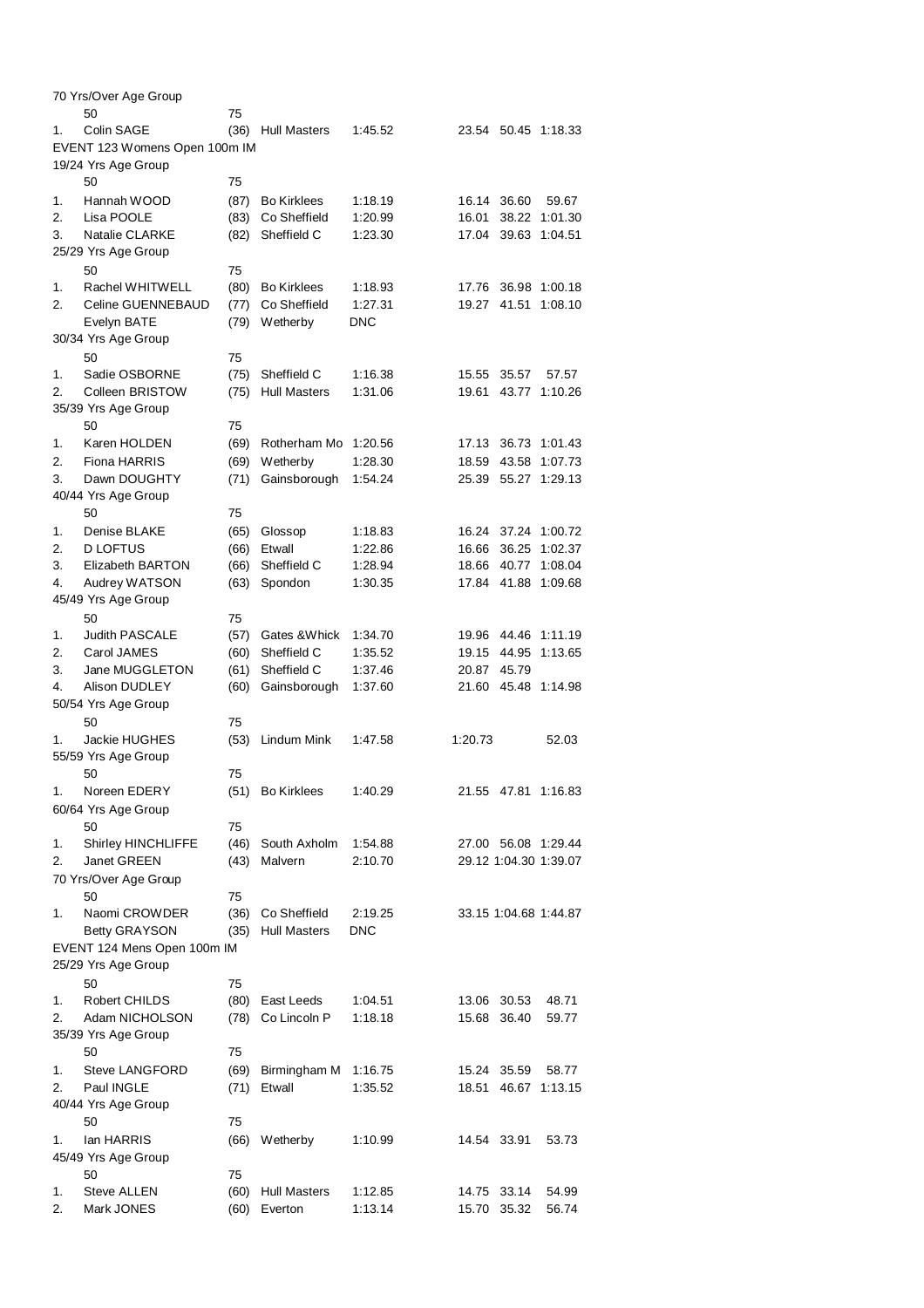| 3.       | Mike SLOAN                           | (59) | Gainsborough        | 1:15.38<br><b>DNC</b> | 15.09 | 34.77          | 56.86                 |
|----------|--------------------------------------|------|---------------------|-----------------------|-------|----------------|-----------------------|
|          | Perrett KEVIN<br>55/59 Yrs Age Group | (60) | Co Sheffield        |                       |       |                |                       |
|          | 50                                   | 75   |                     |                       |       |                |                       |
| 1.       | <b>Godfrey GREEN</b>                 | (49) | Gainsborough        | 1:29.08               | 18.38 | 43.18          | 1:06.99               |
| 2.       | Phil JOHNSTON                        | (48) | Gates & Whick       | 1:47.28               | 24.67 | 51.69          | 1:23.77               |
|          |                                      |      |                     |                       |       |                |                       |
|          | 60/64 Yrs Age Group                  |      |                     |                       |       |                |                       |
|          | 50                                   | 75   |                     |                       |       |                |                       |
| 1.<br>2. | Carl BUTLER                          | (44) | Richmond            | 1:30.77               | 18.71 | 44.25<br>44.25 | 1:10.86               |
|          | Alex BROWN                           | (44) | <b>Blyth</b>        | 1:30.89               | 17.92 |                | 1:11.55               |
| 3.       | Peter INGHAM                         | (44) | Rotherham Mo        | 1:44.15               | 22.85 | 49.90          | 1:19.43               |
|          | 65/69 Yrs Age Group                  |      |                     |                       |       |                |                       |
|          | 50                                   | 75   |                     |                       |       |                |                       |
| 1.       | Neil MACKINNON                       | (41) | <b>Trafford Met</b> | 1:16.34               | 14.97 | 34.36          | 57.65                 |
| 2.       | <b>Bill MOORE</b>                    | (37) | Halifax             | 1:36.66               | 20.75 | 46.58          | 1:13.71               |
|          | 70 Yrs/Over Age Group                |      |                     |                       |       |                |                       |
|          | 50                                   | 75   |                     |                       |       |                |                       |
| 1.       | Colin SAGE                           | (36) | <b>Hull Masters</b> | 1:43.05               | 22.48 | 50.81          | 1:18.51               |
|          | EVENT 125 Womens 100m Freestyle      |      |                     |                       |       |                |                       |
|          | 19/24 Yrs Age Group                  |      |                     |                       |       |                |                       |
|          | 50                                   | 75   |                     |                       |       |                |                       |
| 1.       | Elizabeth FISH                       | (82) | Wetherby            | 1:02.02               | 14.82 | 30.37          | 46.27                 |
| 2.       | <b>Natalie CLARKE</b>                | (82) | Sheffield C         | 1:11.21               | 16.65 | 34.84          | 53.35                 |
|          | Lisa POOLE                           | (83) | Co Sheffield        | <b>DNC</b>            |       |                |                       |
|          | Julie OWEN                           | (86) | Scarborough         | <b>DNC</b>            |       |                |                       |
|          | 25/29 Yrs Age Group                  |      |                     |                       |       |                |                       |
|          | 50                                   | 75   |                     |                       |       |                |                       |
| 1.       | Helen RICHARDSON                     | (79) | Wear Valley         | 1:13.34               | 16.24 | 34.00          | 53.51                 |
| 2.       | Alice TEMPLE                         | (79) | Co Leeds            | 1:17.80               | 17.49 | 37.02          | 58.21                 |
|          | 30/34 Yrs Age Group                  |      |                     |                       |       |                |                       |
|          | 50                                   | 75   |                     |                       |       |                |                       |
| 1.       | <b>Helen ROLLE</b>                   | (75) | Etwall              | 1:05.58               | 14.49 | 30.55          | 48.12                 |
| 2.       | Emma WOODS                           | (76) | Co Leeds            | 1:10.49               | 16.02 | 33.59          | 52.19                 |
|          | 35/39 Yrs Age Group                  |      |                     |                       |       |                |                       |
|          | 50                                   | 75   |                     |                       |       |                |                       |
| 1.       | Deb MAGARRY                          | (70) | Blackpool           | 1:03.39               | 14.70 | 30.39          | 46.76                 |
| 2.       | Lynne DAWSON                         | (67) | Chapeltown          | 1:09.98               | 15.61 | 33.11          | 51.34                 |
| 3.       | Dawn DOUGHTY                         | (71) | Gainsborough        | 1:43.23               | 22.81 | 49.16          | 1:17.08               |
|          | 40/44 Yrs Age Group                  |      |                     |                       |       |                |                       |
|          | 50                                   | 75   |                     |                       |       |                |                       |
| 1.       | Anne SNOWDON                         | (65) | Sheffield C         | 1:14.08               | 17.26 | 36.07          | 55.39                 |
| 2.       | Audrey WATSON                        | (63) | Spondon             | 1:20.33               | 17.06 | 37.54          | 58.39                 |
| 3.       | Julie DIMALINE                       | (62) | <b>Hull Masters</b> | 1:36.32               | 20.27 | 43.85          | 1:10.29               |
|          | 45/49 Yrs Age Group                  |      |                     |                       |       |                |                       |
|          | 50                                   | 75   |                     |                       |       |                |                       |
| 1.       | Ann LUCAS                            | (58) | Darwen              | 1:27.09               |       |                | 19.86 42.10 1:04.65   |
| 2.       | <b>Judith BRAND</b>                  | (60) | Gainsborough        | 1:31.13               | 20.30 | 43.11          | 1:07.54               |
|          | 50/54 Yrs Age Group                  |      |                     |                       |       |                |                       |
|          | 50                                   | 75   |                     |                       |       |                |                       |
|          | <b>Christine GILLARD</b>             | (56) | Newark              | DNC                   |       |                |                       |
|          | 55/59 Yrs Age Group                  |      |                     |                       |       |                |                       |
|          | 50                                   | 75   |                     |                       |       |                |                       |
| 1.       | Jean HIATT                           | (47) | Spondon             | 1:47.94               |       |                | 23.28 50.67 1:18.16   |
|          | 70 Yrs/Over Age Group                |      |                     |                       |       |                |                       |
|          | 50                                   | 75   |                     |                       |       |                |                       |
| 1.       | Pauline BRAND                        | (33) | Gainsborough        | 2:30.03               |       |                | 32.73 1:10.91 1:52.54 |
|          | <b>Betty GRAYSON</b>                 | (35) | <b>Hull Masters</b> | DNC                   |       |                |                       |
|          | EVENT 126 Mens 100m Freestyle        |      |                     |                       |       |                |                       |
|          | 25/29 Yrs Age Group                  |      |                     |                       |       |                |                       |
|          | 50                                   | 75   |                     |                       |       |                |                       |
| 1.       | David ROBERTS                        | (81) | Birmingham M        | 53.19                 | 12.40 | 25.63          | 39.24                 |
| 2.       | Philip PRATT                         | (81) | East Leeds          | 55.92                 | 12.66 | 26.16          | 40.87                 |
| 3.       | Dominic JOHNSTON                     | (77) | Gates & Whick       | 58.87                 | 13.13 | 27.59          | 43.08                 |
| 4.       | <b>Stewart WORTHY</b>                | (78) | <b>Bo Kirklees</b>  | 1:00.60               | 13.87 | 29.03          | 44.97                 |
| 5.       | Jonathan TYSON                       | (78) | Co Sheffield        | 1:05.30               | 14.56 | 30.84          | 48.15                 |
|          |                                      |      |                     |                       |       |                |                       |